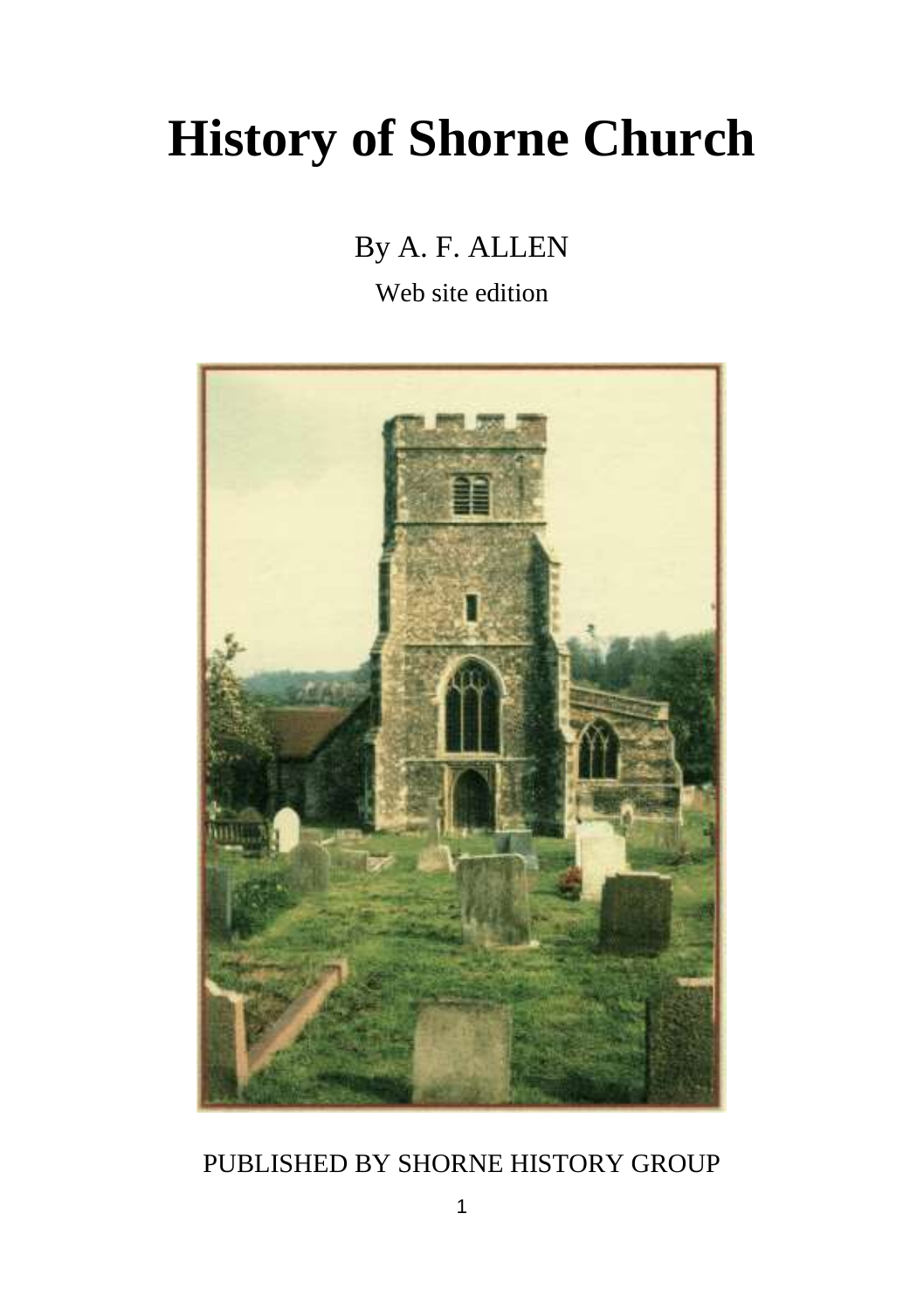## **THE CHURCH OF St. PETER AND St. PAUL, SHORNE, KENT**

#### **INTRODUCTION**

The origin of the church at Shorne is obscure. There is no record of its dedication, and the earliest mention of a church at Shorne is in the Textus Roffensis, where a list of churches paying a chrism fee (tax on holy oil) to the diocese includes a church at Shorne. The list is generally believed to be of 11th century, perhaps preconquest date.

In 1133 Henry I granted the church of Shorne, with the tithes of corn and lambs, and with the chapel of Cobham appendant, to the monastery of St. Saviour of Bermondsey, and for the next century there were differences between the Bishop of Rochester and the Monastery about the living, until in 1270 it was settled that the living should be a perpetual vicarage, the vicar taking the lesser tithes, whilst the monastery continued as rector with the great tithes.

Such are the earliest written records of the church, and later records say little about how the building became the church we know. However, examination of its fabric with its various styles enables us to trace something of the history of the present building.

#### **GENERAL DESCRIPTION**

The church today consists of a nave with north and south aisles, a chancel with north and south chancels and a tower at the western end of the nave.

Viewing the exterior, perhaps the most unusual feature is the long sweep of tiled roof on the north side which covers in one unbroken line the nave and north aisle. The walls of the building are mainly flint and ragstone, but the wall of the north aisle is of roughly laid stone only, whilst the wall of the south aisle is banded flint and ragstone, in a style which is fairly common in North Kent. St. Mary's Higham and St. Helen's Cliffe, are two nearby examples of this form of wall ornamentation. In the general rubble of the walls are several large pieces of tufa, which is not in any sense a local stone, and must have come from the robbing of some more ancient, perhaps Roman, building nearby.

On entering the church through the large 16th century porch, the first impression the visitor has is the relative narrowness of the north aisle, in comparison with the spaciousness of the nave with its three bays into the south aisle, and the style and lightness of the chancel with its side chapels, whilst the soaring 15th century arch between the nave and the tower forms a fine contrast to the relatively dark and cramped space surrounding the church entrance. Let us now examine the structure in more detail and trace its history as recorded in its stones.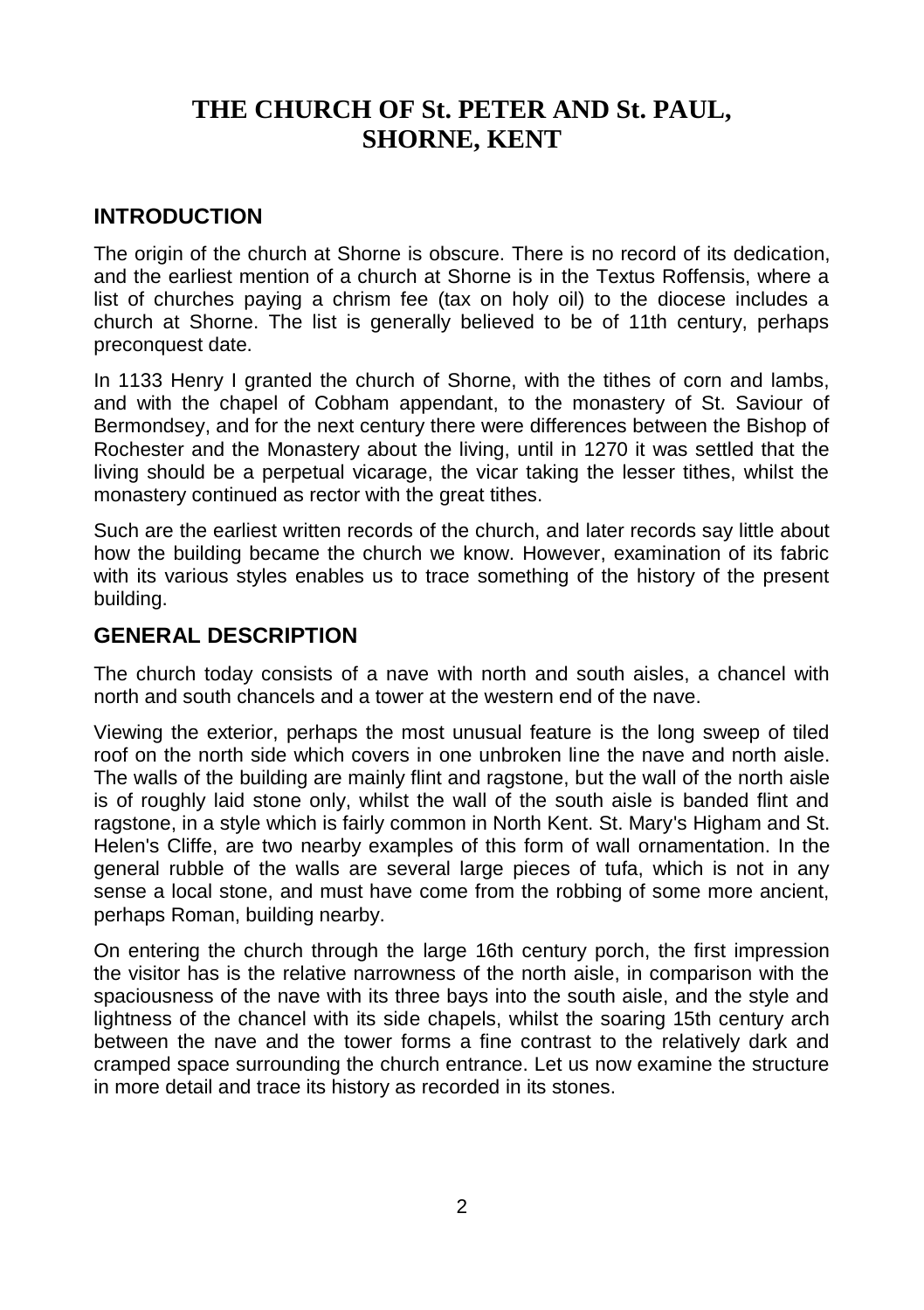## HISTORICAL SURVEY

#### **THE SAXON CHURCH**

When the monks of Bermondsey came to take possession of the King's gift, it seems they found a small stone church comprising a nave with high double splayed clerestory windows, a small chancel and a small chapel or porticus on the north side of the nave. One of the clerestory windows still survives high in the north wall of the nave, as does the round headed Saxon style arch which led from the nave to the porticus. Both these features are now plastered over in a manner which conceals their workmanship, but are sufficient to suggest that the north wall of the present nave s part of the original Saxon structure. The Saxon porticus has been demolished by later alterations but its foundations lie beneath the floor of the north aisle to the left of the entrance and are indicated by fines cut into the plaster of the north wall of the aisle and by cuts on the tiles of the floor. The Saxon chancel was probably only the length of that section of the north wall of the chancel which, unlike the rest of the chancel, is a relatively primitive arch cut into a solid wall.

We will now endeavour to trace the development of the present church from these Saxon beginnings.



North wall of the Nave, showing Saxon clerestory window and Arch with 12<sup>th</sup> century arch through wall. Note  $12<sup>th</sup>$  century lancet window in west wall of north aisle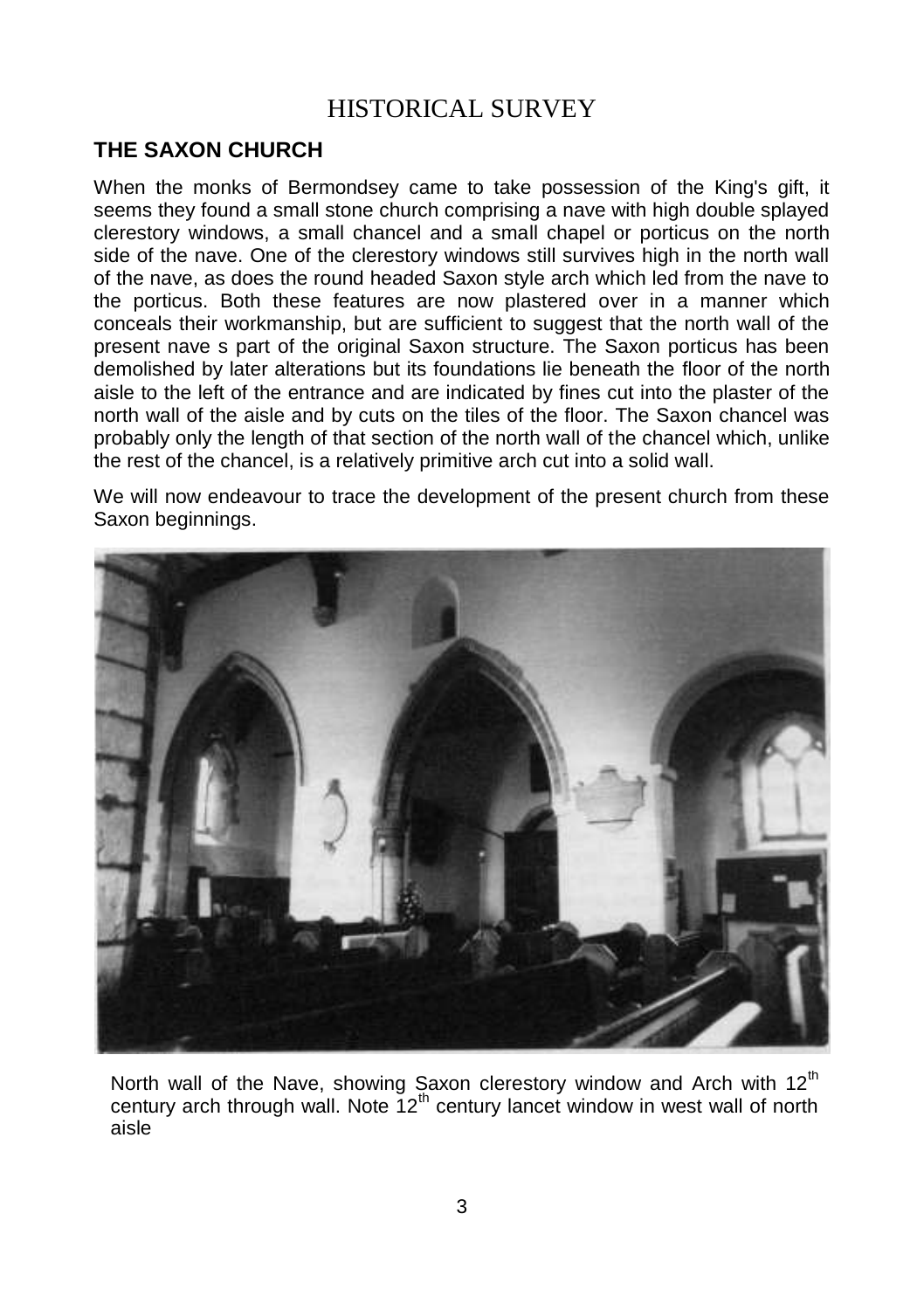### **12th and 13th CENTURIES**

Not long after the monastery received the church, the north aisle was built and the chancel enlarged.

#### **The North Aisle**

At the western end of the aisle is a lancet window of 12th century style, part of its internal stonework being clunch or hard chalk. Its style securely dates the western wall of the aisle, which is of rough flint and ragstone construction with the remains of a plaster covering, to the 12th century. The interior of the north aisle also has traces of this earlier period. The Saxon porticus to some extent controlled the narrow width of the aisle. its western wall was cut through to form an arch, supported by two half pillars, one of which still remains. Similar half pillars were used to support the archway opposite the main door in the north aisle, where the Saxon wall of the north side of the nave was pierced to form a bay opening the new north aisle into the older nave. The half pillars and capitals are of Early English style, the capitals of the pillars into the nave being of the somewhat primitive style sometimes called "Transitional".

In the north aisle against the nave wall to the left of the arch leading to the nave is a curiously carved bracket, probably 12th century, with a square hole cut into its upper surface, suggesting that it once held a sacred figure or symbol. In the eastern half pillar of the arch itself is a filled - in niche which was probably the site of a stoup for holy water.

The westernmost of the three arches in the north arcade between the nave and north aisle differs in style and construction from any other part of the church. The eastern half of the arch is built of clunch or hard chalk, similar to that of the lancet window in the west wall of the north aisle nearby. The style of this half arch appears to be Early English with a drip course over the arch, but without capitals. It is perhaps of later workmanship than the adjoining arch in this arcade. Originally this arch was probably all clunch. However, in the 18th century, or perhaps eerier, the western half of this arch was filled by a solid wall from the floor to the apex of the arch. This wall helped to support a gallery which, in the 18th century, blocked the tower arch, but whether the wall was constructed to support the gallery or existed before the gallery is not known. When the church was restored in 1875 this wall was pulled down and the western half of the arch rebuilt in Bath stone, which is quite distinct from the original clunch.

The manner in which each of the three arches of the nave's northern arcade are separated from each other by wide sections of wall, indicates that this arcade was formed in a piecemeal fashion by cutting through the original Saxon structure.

#### **The Chancel**

Though the chancel was altered to its present style at about the end of the 13th century. There are several indications that it was originally enlarged to its present length at about the same time as the north aisle was built.

The external eastern wall of the chancel (so far as it remains after the later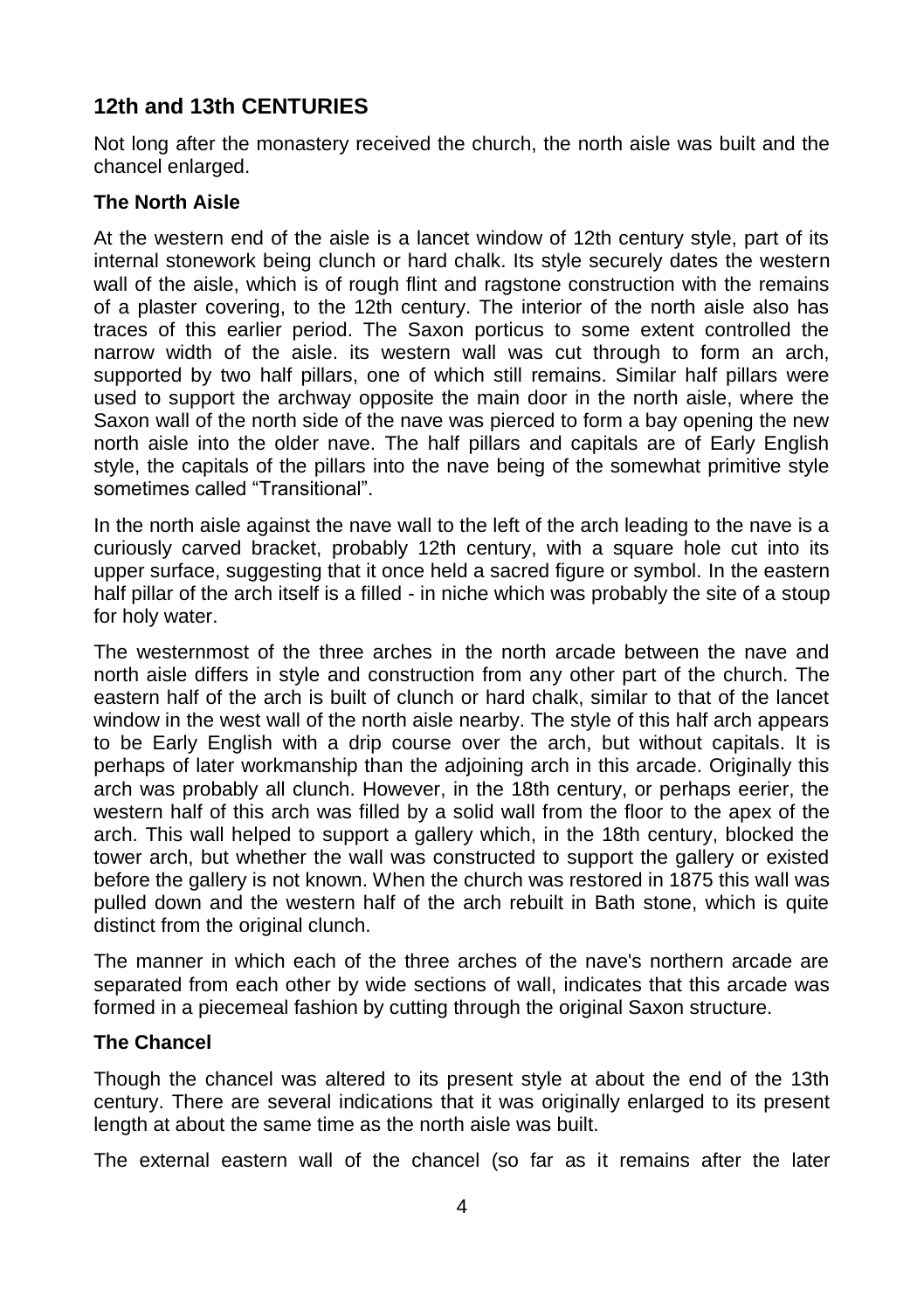enlargement of the east window) is of identical construction, with the same decaying plaster, as the western wall of the north aisle, which does not occur anywhere else in the external wall construction. As we have noted, the western wall of the north aisle is 12th century construction.

Internally there are also traces of 12th century style. The eastern wall of the chancel has an aumbry with traces of a hood moulding over it, incorporated in a stone string course which crosses the whole east wall. Both have been much damaged by later cutting back of the moulding and string course but such of the string course as remains suggests 12th century style. Likewise the lower courses of the chancel arch are of stone carved with dog-tooth ornamentation probably of the same period.

#### **North Chancel**

Associated with these early alterations to the north aisle and chancel is the north chancel. It is of slightly different construction to the north aisle and the chancel east wall but appears to be of an early date. Its construction involved the piercing of the eastern wall of the Saxon porticus to form an arch similar to that cut through what we have assumed to be the north wall of the original Saxon chancel. Each arch has relatively primitive capitals of probably 12th century provenance.

The arch between the north chancel and the chancel itself has some stone work which today seems to serve no purpose, suggesting some differences from the present structure of the arch. Against the south wall of the north chancel is a half pillar of Early English style which has no opposite half pillar on the north wall of the north chancel. Again, in the north wall of the north chancel is what appears to be a filled in window space. All these suggest that the original north chancel has been considerably altered in the period before the 15th century parclose screen was erected in the arches between the two chancels.

It is interesting to speculate upon the people who were responsible for this early work. So far as the chancel is concerned there is little doubt that this was the work of the monastery. The chancel of a church was (and still is) the primary concern of the Rector of the parish, and the monastery was almost certainly responsible for the enlargement of the chancel very soon after they received the king's gift.

It is less easy to determine who was responsible for the construction of the north aisle and north chancel. By the end of the 12th century however, the manor of Shorne, until then royal demesne, had become part of the possessions of the de Nevill family who were lords of the manor of Shorne until the end of the 13th century. It seems not unlikely that they were concerned in the construction of the north aisle and north chancel which are on the side of the church nearest to their manor demense which then adjoined the north side of the churchyard.

#### **The later chancel and south chancel.**

Up to this point the dating of the church has been a series of conjectures, based on the style of architecture. The later alterations to the chancel and the construction of the south chancel or Randall chapel are dated, not only by their style, but by tradition.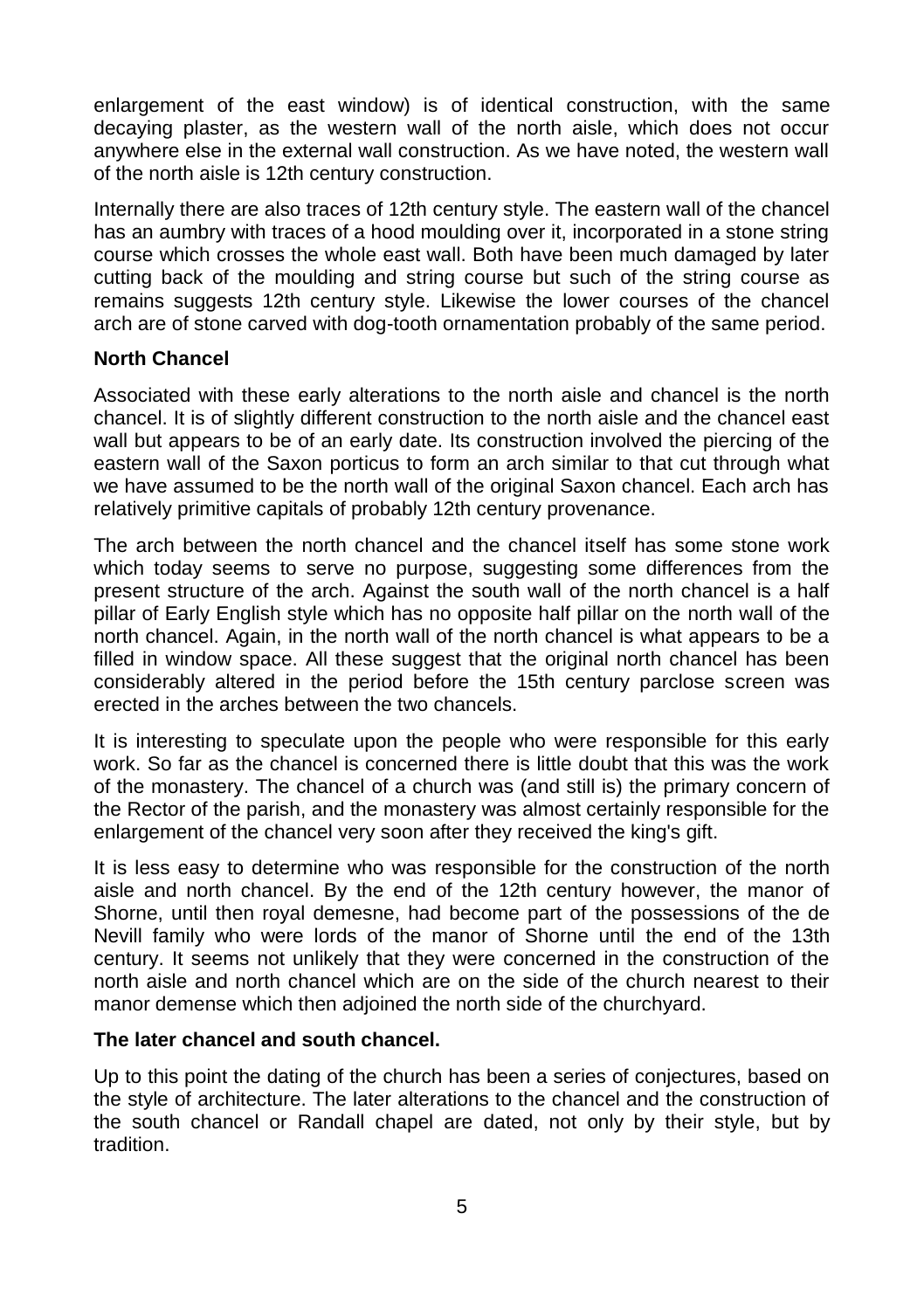By the end of the 13th century another manor had become established in the parish, the manor of Randall (or Rundale or Roundale as it was sometimes called) which was part of the wide estates of the de Cobham family. In about 1287 Sir Henry de Cobham, "le uncle" as he was called, became lord of Randall Manor. A famous man in his day, he was made a Knight Banneret by King Edward I at the siege of Caerlaverock, and was later summoned to Parliament as a Lord of Parliament. He also held many other offices in the county. Randall Manor house was his principal seat, the site of the house being in Randall woods between Shorne and Thong.

It was not uncommon for a nobleman to have his own private chapel either at the manor house or in the local church and Sir Henry is generally accepted as the builder of the south chancel or Randall chapel as it has always been called. Probably at that time the south wall of the chancel was a solid wall pierced by one or two lancet windows, whilst the north wall was another solid wall pierced with an arch or arches to give access to the north chancel.

The building of the Randall chapel involved the complete remodelling of the whole eastern end of the chancel, and as it is known that the monastery was at that time in great financial difficulties, it is likely at the cost of the alterations to the chancel, as well as the cost of the Randall chapel was paid by Sir Henry. Whoever paid for the work however, the eastern end of the north and south walls of the chancel was replaced by the two fine Early English arcades of our present chancel, opening the chancel into the new Randall chapel and the older north chancel. We have surmised the north chancel may have been connected with Shorne Manor. At the end of the 13th century the manor of Shorne had passed from the de Nevill family to that of the de Northwoods of Sheppey, and it is possible that they, the new Lords of the manor, may have participated in the later work which embellished the north chancel. Sir Henry died in 1315 and thus the dating of this series of alterations can be confidently fixed as the end of the 13th or the beginning of the 14th century.

#### **THE 14th AND 15th CENTURIES**

#### **The South Aisle**

It seems likely that the building of the south aisle was begun soon after the completion of the Randall chapel. The erection of the Randall chapel had made the whole building unbalanced on its southern side and it is likely that by the 14th century a larger church was needed for a more populous village.

The arcade between the south aisle and the nave, and the surviving original window in the west wall of the aisle are in a rough "Decorated" style which can be attributed to the 14th century. Its construction involved cutting through the wall of the Randall chapel for an archway similar in style to the south arcade of the nave and the piercing or removal of the south wall of the nave and its replacement by the present southern arcade of the nave. After the fine masonry of the chancel arches, no doubt provided from Sir Henry de Cobham's wealth, the stone and workmanship of the south aisle arcade are markedly rougher and coarser, suggesting less wealthy donors. Perhaps it was a communal village effort.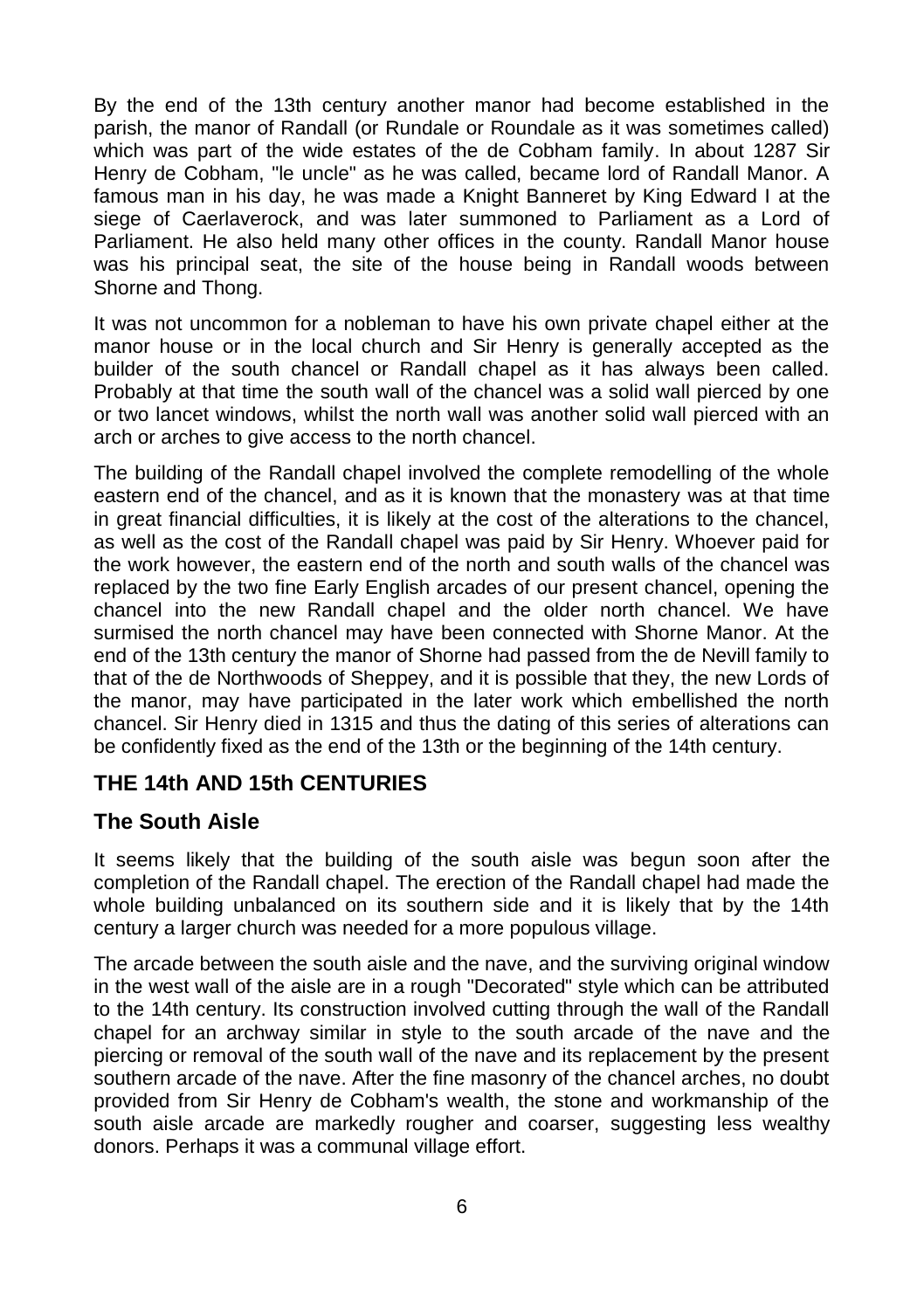When it was built, the south aisle had only two windows in its south wall, at the east and west ends of the wall, whilst in the centre was a south door. The door has been filled in long ago, though the external flint and ragstone banding of the outside wall is broken at this point indicating its former existence. The timbers of the roof of the aisle appear to be the original 14th century timbers.

#### **The roof and north aisle**

At some time during the late 14th or early 15th century, the roof over the nave and the north aisle was rebuilt, the north wall of the north aisle being re-erected on a line about a foot inside that of the original wall, making the aisle narrower than before.

The need to re-roof the nave may well have arisen from movements in the structure caused by the demolition of the south wall of the nave when the south aisle was added, but the reason for the re-building of the north wall of the north aisle is obscure

The nave roof is heavily framed with four tie beams across the nave each



Kingposts in roof.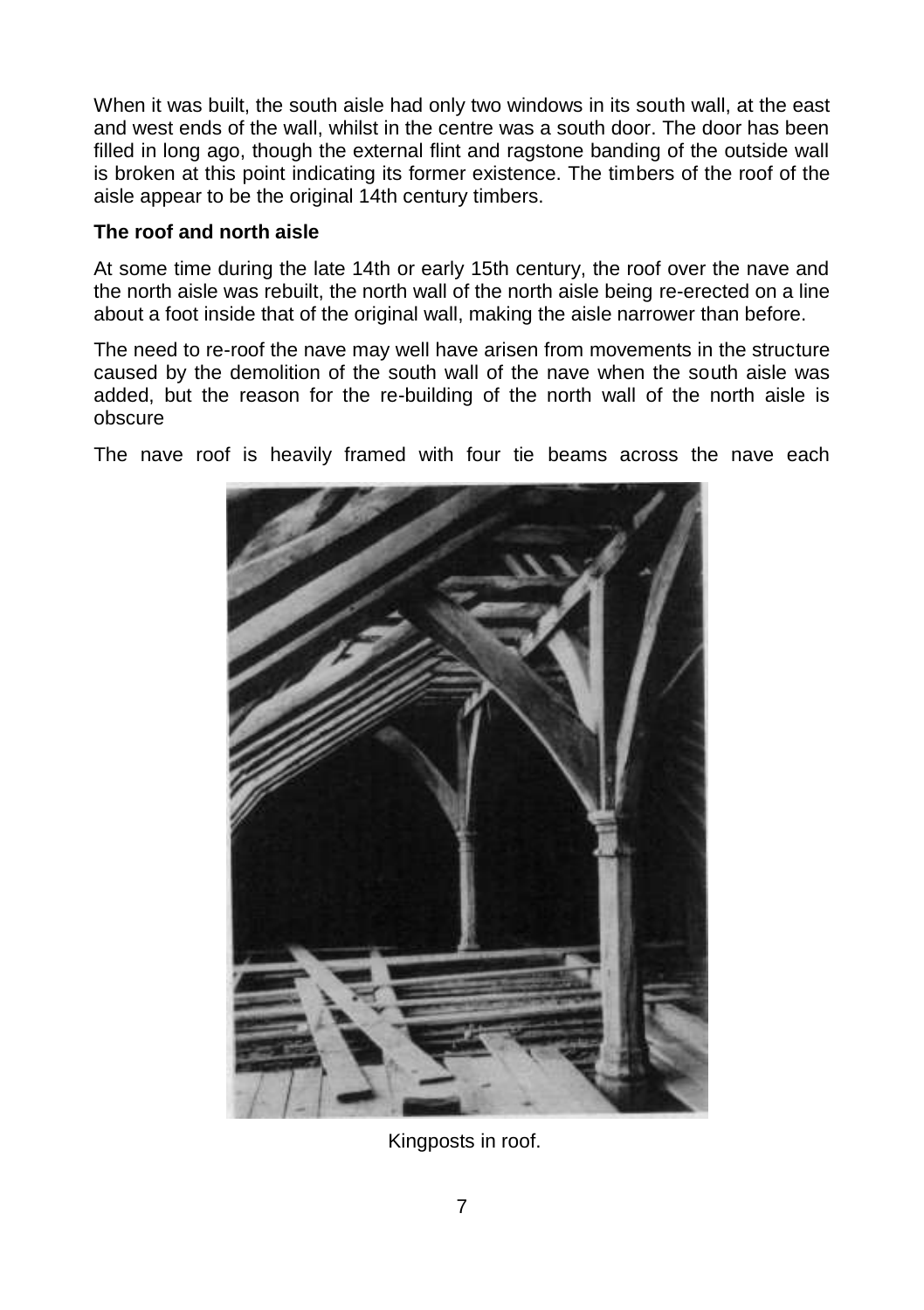supporting a fine kingpost of considerable size, well made and finished with mouldings, all obviously intended to be exposed to view. On the other hand the roof rafters are rough and the underside of the tiles is left exposed. It is known that until the 18th century the roof was covered with wooden shingles, but neither shingles, nor tiles made the underside of the roof fit for exposure.

There is some indication on the tower wall that when the tower was built the roof was slightly higher than it is at present. A possible explanation is that the original roof was thatched. If this was so, it is likely that the underside of the thatch was plastered or heavily whitewashed (some examples of this treatment remain in one or two thatched churches in East Anglia) but when the thatched roof was replaced by shingles, the plaster was broken away and the underside of the shingles left exposed. The unsatisfactory appearance, together with the draughts arising from an unlined roof, probably explains the present ceiling which completely blocks the fine king posts from view.

The early origin of this ceiling is suggested by the small doorway which still gives access to the space above the ceiling. The stonework of the aperture is medieval in style, the door itself being almost certainly the original woodwork.

The new wall of the north aisle is apparently 15th century, its two windows (though heavily restored) being of that period. The westernmost has still the decayed carved heads of ecclesiastics at each end of the drip course. The wall itself is built entirely of rough stone, in contrast to the flint and rag stone construction of the rest of the church. With the reconstruction, the half pillar of the original arch into the Saxon porticus, and the arch itself, was removed, the southern half pillar being left with its top neatly finished off with ashlar masonry.

The present main doorway into the church in this north wall seems to be a reconstruction of an earlier doorway, the stonework showing signs of alteration to make it fit the new wall.

#### **The Tower**

The tower was built in the 15th century. It has a fine 15th century arch into the nave and its west door and west window are typically of this period. In the clock room above the bell ringers is a fireplace, and although the outlet of the chimney cannot now be traced, another flue, starting at ground level has recently been discovered in the southwest buttress of the tower, suggesting another fireplace on the ground floor of the tower. When it was first constructed the tower had a small steeple covered with wooden shingles, which was removed in the 18th century.

#### **The Porch**

Probably the last major addition to the church was the construction of the porch, which is 15th century or even early 16th century workmanship. It is certainly later than the north wall of the north aisle against which it is built, It is a large porch with stone benches on each side. It may be remarked that the cills of the windows appear to be Bethersden marble and may well have been taken from some other part of the church.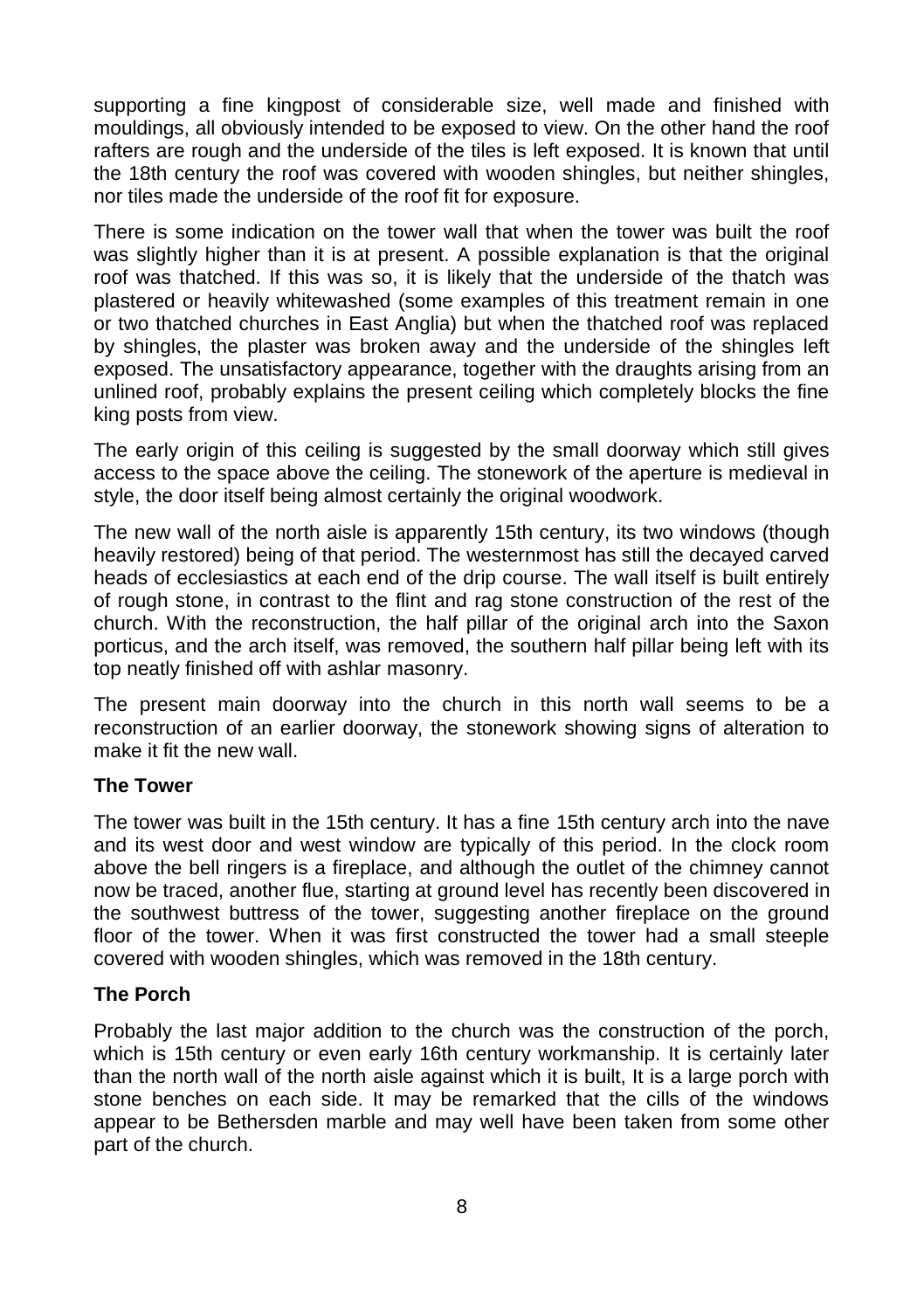#### **Miscellaneous**

Some minor alterations to the structure also took place during the years before the Reformation.

Probably during the 14th century the chancel arch was enlarged. A few of the lower courses with their dog tooth moulding were left but the whole of the upper part of the arch is obviously later than the dog tooth portion and resembles the workmanship of the 14th century arches of the south aisle.

The large eastern window of the chancel is clearly of 15th century style and must have been inserted in this period. It probably replaced narrower Early English lancet type windows.

In 1495 Thomas Catter gave a legacy for the building of an arch in the church, and the western arch of the southern arcade of the chancel seems to be the result of this legacy. It is clearly Perpendicular in style, similar in many respects to the tower arch. The arch probably replaced a section of wall similar to that which remains on the north side of the chancel, and we must be grateful to Thomas Catter for providing for the completion of the southern arcade of the chancel. One may wonder if the small head which ends the drip course of the neighbouring arch is that of Thomas Catter.

## FURNISHINGS AND MEMORIALS

Having completed our survey of the fabric of the pre-Reformation building, let us glance at the furnishings and memorials around the church before we proceed with its later history.

#### **The Font**

The Font is an interesting octagonal 15th century piece of stonework, carved on seven sides with suitable Christian subjects. They are

- (1) A chalice with wafer. The "Real Presence" is manifested by a small human figure with radiated head.
- (2) The baptism of Christ. The Baptist is using a jug
- (3) St .Michael weighing souls. Compare this St. Michael with the stained glass St. Michael in the East window.
- (4) The sacred monogram I.H.S. on a shield with quatrefoil.
- (5) The Agnus Del
- (6) St. Peter in pontifical robes holding a spired church in his right hand and a great key in his left.
- (7) The resurrection.

There is a similar font in Southfleet church, but the carving differs, suggesting a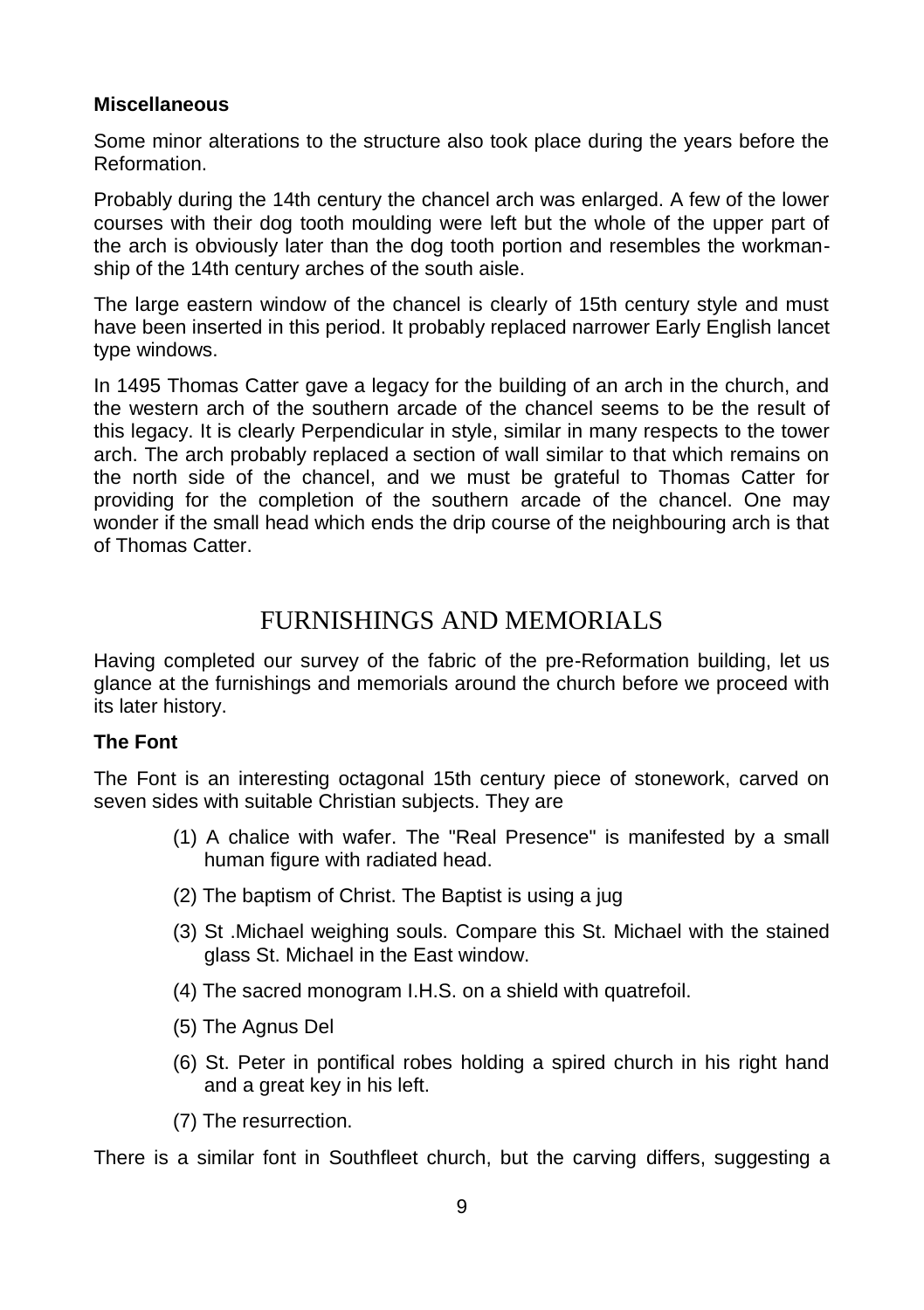medieval pun, The Agnus Dei at Southfleet is a wooly animal, whilst the one at Shorne is quite smooth -- a "shorn" lamb.

The blank eighth side of the font indicates it once stood against a wall or pillar, and from a comment made by a vicar some two hundred years ago, it seems it once stood against the eastern pillar of the central arch of the southern arcade of the nave. A broken bolt hole in the stonework of the central arch above the spot suggests the position of a hook or support for the font cover of those days. This older siting of the font affords confirmation of the suggestion that there was a south door in the middle of the wall of the south aisle, and that the tower with its western door formed no part of the church when the font was first sited near what was then perhaps the main door of the church.

#### **Screens**

The screen between the Randall chapel and the south aisle is an original 15th century screen. It is quite simple and shows signs of some alteration.

The parclose screens between the chancel and the north chancel are original 15th century workmanship, and no doubt once separated the chancel from the altar of St John the Baptist which is mentioned in old wills as being in the north chancel. These screens were discovered in their present position when a lath and plaster panelling which had filled the arcade on the north side of the chancel was removed. The present screen on the south side of the chancel is modern, designed to resemble as much as possible the screen on the north side, and was erected when the lath and plaster screen which filled this arcade was removed in the Victorian restoration. One can perhaps wonder if the lath and plaster on this side also concealed an ancient screen which was too badly decayed for preservation.

The main chancel screen is modern, erected between 1900 and 1902 in circumstances which will be related later. The existence of a 15th century painted screen is well attested by a number of legacies. In 1483 Agnes Oxenden gave money " To the making of the hye rood loft ". This was followed by other legacies. William Chambers in 1487 gave a legacy " To the edifying of the rood loft " whilst in 1491 and 1493 John Page and Alexander Evesley each gave legacies " For the paynting of the new rood loft ". The old screen had disappeared by the 18th century, but four panels belonging to it were found incorporated in the pulpit and pews which were demolished at the restoration of 1875, and have been built into the new screen on the right hand side of the chancel entrance.

#### **Clock**

The clock was placed in the tower in 1864. It was installed by the maker, Mr G. lve of Cornhill, London. The cost of £100/15/3d was raised by public subscription.

#### **Bells**

Like the old rood screen the first information we have about the bells is from legacies of the late 15th century. John Page, as well as leaving money for the rood screen, also gave money "for a nu bell". A few years later Thomas Page gave money "To the bying of a great bell", which was supported the next year by another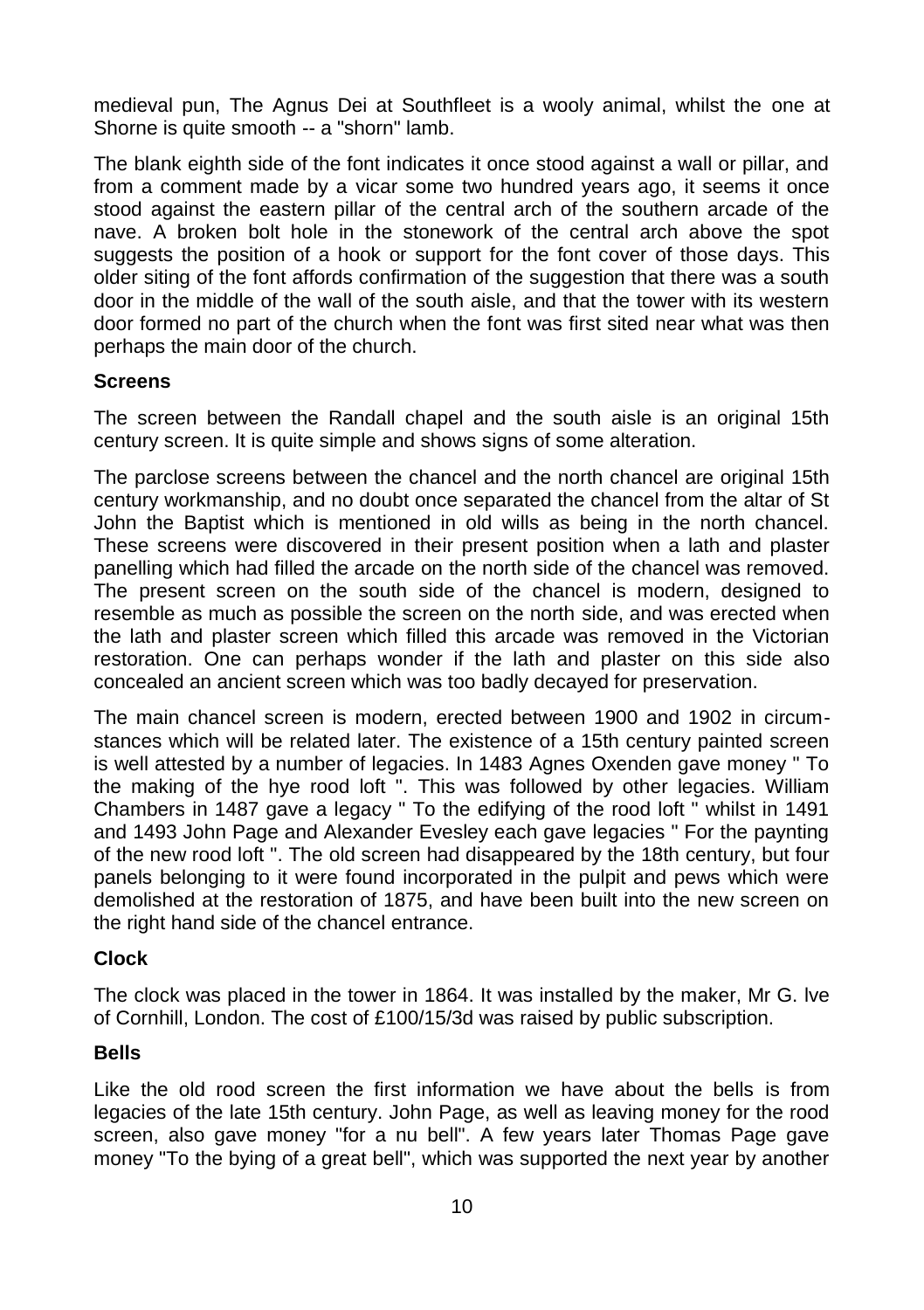legacy from John Hawkes. The "Great Bell" however seems to have been defective because in 1521 Richard Carslake gave yet another legacy "To the amending of the grete bell of Shorne".

These legacies all indicate that at the end of the 15th century the new tower lacked bells. It finally housed six bells, but all were taken down and re-cast in 1803, the recast bells being still in use.

#### **MEMORIALS**

There are many memorials in the church of all descriptions. It is not possible to list all of them in this history, but some record villagers who figured in the history of the church and should be mentioned.

#### **The Page Memorial**

The large Page memorial in the chancel was erected by Lady Eleanor Page in memory of her husband Sir William Page who died in 1625 and his father George Page. Sir William kneels in the bravery of half armour and trunk hose, whilst his father kneels opposite him in a lawyer's robes. Both are supported by their respective wives. From the lengthy Latin inscription it appears that George Page was a lawyer, and Sir William Page, after a youth spent in martial exploits (there are no details) later took up literary pursuits and was a justice and prominent in local affairs.

The Page family at that time had been associated with the village for over a hundred-and-fifty years. A Page was amongst those pardoned for taking part in the Jack Cade rebellion of 1450. In 1495 Thomas Page, in addition to his bequest for a bell, bequeathed to the parish the house then called Normans, but now The Old Vicarage, which was the home of vicars for over three hundred years.

The death of another George Page marks the quite sudden termination of the family's association with Shorne. Though he had six children, some of whom predeceased him, none of the survivors nor the many collaterals seem to have continued to make the village their home. The solution to their disappearance from the parish appeared when Colonel George Wilson Page of Maryland U.S.A. visited the parish church seeking his ancestors who emigrated to America in 1662.

#### **The Maplesden Memorials**

Scattered over the floor of the north chancel and partially hidden by the organ are a number of memorials to this family with their arms "Sable a cross fermés fitches" (according to the Kentish historian Hasted) proudly displayed and their association with the church and village may be briefly mentioned.

The family was an old Kentish family and the Shorne branch seems to have begun when a Jarvis Maplesden at the beginning of the 17th century settled in the village as a farmer and tanner, with a farm and tanyard on Shorne Ridgeway known as Little Moor.

The founder died in 1645 and his sons Jarvis and George continued the tanning business. Jarvis the second (there were six Jarvis's -- or Gervase as they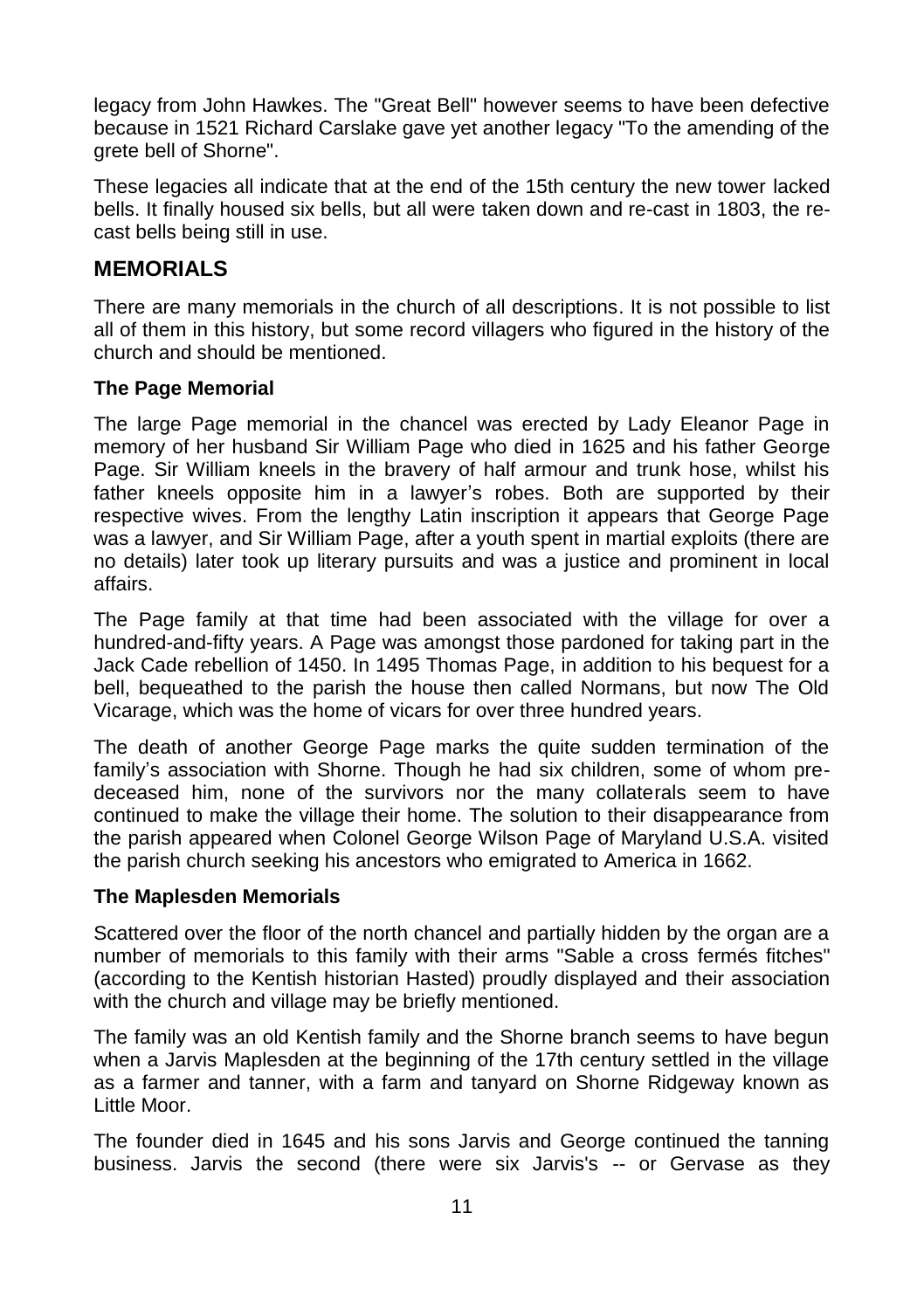sometimes spelt it -- to carry on the family name from father to son) established the family fortunes on a secure footing. He acquired Ifield Court at Shorne Ifield and the farmland around it, and his son Jarvis Ill acquired Pipes Place in about 1700.

By this time the tanning business had passed out of the family and there seems to have been a wide "cousinship" of Maplesden's to marry around the district. One of the Maplesden sisters married John Baynard of Shame lfield. Another married the Revd. Thomas Ayerst, the vicar of Shorne in the 1670's. Memorials of each of these families will be mentioned later. The last Jarvis Maplesden in the direct line died in 1781 but his sisters and their descendants continued as landowners in the village until the 1860's. Throughout the 17th and 18th centuries the reigning Jarvis was constantly attending the vestries and often held office as churchwarden, and their association with the church over so many generations justifies the note which was made in the parish registers in 1810 by the then vicar, that the westernmost end of the north chancel was known as the Maplesden chancel, and had been repaired by the family for generations, a status comparable with that of Sir Henry de Cobham and his Randall chapel.

#### **The Baynard Memorials**

In the churchyard is an old table tomb (the oldest identifiable grave outside the church) of John Baynard who died in 1632. He proudly describes himself as "Yeoman" on his tombstone and it is known that he had over a hundred acres of freehold in the Thong Lane area. Probably the cottage known as Baynards at Shorne Ifield was once his home. Though the family retained its association with the parish for several generations, it then took up residence in Rochester, rising in status until the last of this family are recorded in the church by two large black ledger slabs in the chancel where John Baynard "late of Rochester, Gentleman" (who died in 1771) and his wife and daughter lie buried.

#### **The Ayerst Memorials**

The marriage of the Revd. Thomas Ayerst to Elizabeth Maplesden was the beginning of another line of landowners in the village who have left memorials in the church. A son of this marriage was Dr. William Ayerst who, besides being a Doctor of Divinity, was chaplain and secretary to embassies during the reigns of Queen Anne and George I, as is recorded on his memorial in Canterbury Cathedral. He did not however forsake his native village and on the death of Jarvis Maplesden the fourth married his widow and bought the farm known as Fullers, whose main building stood opposite the churchyard gates, where the Pages had formerly lived. He rebuilt the house and after his retirement from official life (when he was appointed prebendary of Canterbury Cathedral) settled to country life in the place of his birth.

Of this marriage there were several children of whom two sons have their memorials in the church. One Francis Gunsley Ayerst was a barrister of the Middle Temple and has a large and ornate memorial slab with a suitable Latin inscription in the chancel. The other son Robert Gunsley Ayerst also a Doctor of Divinity had a more lasting association with Shorne. After a long life, much of it spent at Fullers, he died in 1816 as is recorded by a modest memorial on the south wall of the south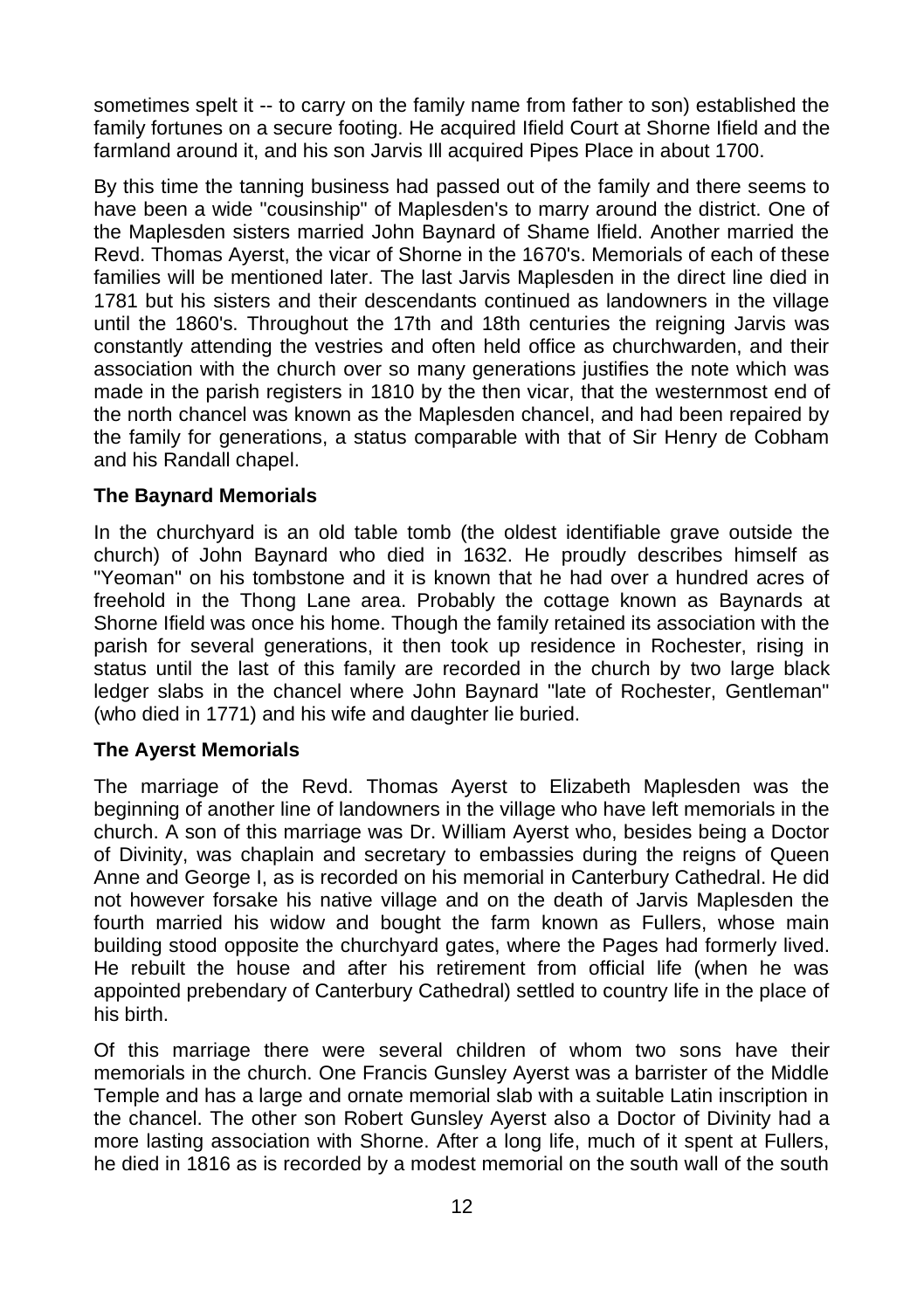aisle. Better than any marble memorial however was the legacy, left to the village mentioned later in this history.

On the south side of the chancel is a grave slab from which the brass has been lost, but is usually believed to be that of William Pepyr, Vicar of the parish from 1452 to 1469, whose will desired that he should be buried on the south side of the chancel. He is the first vicar about whom we have much information. He was also vicar of Chalk and during his lifetime was engaged in litigation with the Monastery of Bermondsey for a grant from the rectorial tithes because, as he put it, the cure of souls in Shorne was 'Large laboursome and of great extent". The Monastery "dishonesty of malice apelled to Roame" and and he seems to have died before the matter was settled, the story appearing in a petition by his successor. His will indicates that he was a man of some substance, leaving a vicarage (which is now lost) to the parish and two books, one, "The Golden Legend", to his successor in the living, and the other, "Pupilla Occuli", to a friend.

#### **Churchyard memorials**

The churchyard has a number of ancient memorials, though none earlier than that of John Baynard. Mention should be made of one or two.

On the east side of the church porch entrance is a memorial to a Mr Layton bearing a carving of the Good Samaritan in which the Samaritan is depicted fully dressed in correct 18th century riding habit, including thigh boots.

On the opposite side is the memorial to John Tomlin (who was the son-in- law of the Revd Caleb Perfect, Vicar at that time) who died "cut off in his strength by the small pox" in 1749, according to the inscription.

Further afield to the north-west of the tower is a more recent stone to George "Cutter" Bennett, former cricketer, who played for Kent and visited Australia in the first of the Test Series in 1862.

To the south west of the tower a Garden of Remembrance has been created to contain memorials to those who have been cremated.

#### **Church Shrines**

Legacies of the 15th century, to some of which we have already referred, bring before us a picture of the church at the end of the 15th century, which no history of the church should ignore. From these pious gifts we can trace shrines, altars and lights scattered around the church, now completely lost. In the north aisle and north chancel, now bare and featureless, were then the altar of St. John the Baptist, referred to in the wills of several parishioners, and also the light of St. Nicholas. The south chancel had by this time become the special centre of the worship of "our lady" and numerous legacies to the "Light of our Lady" in that chancel are recorded. In other unspecified places in the church were the shrines or lights of St. James, St. Christopher. St Peter, St. Anthony, St. Erasmus and St. Andrew as well as "Our Lady of Pity" and the Guild of Corpus Christi.

Another insight into the appearance of the church at this time can be found in old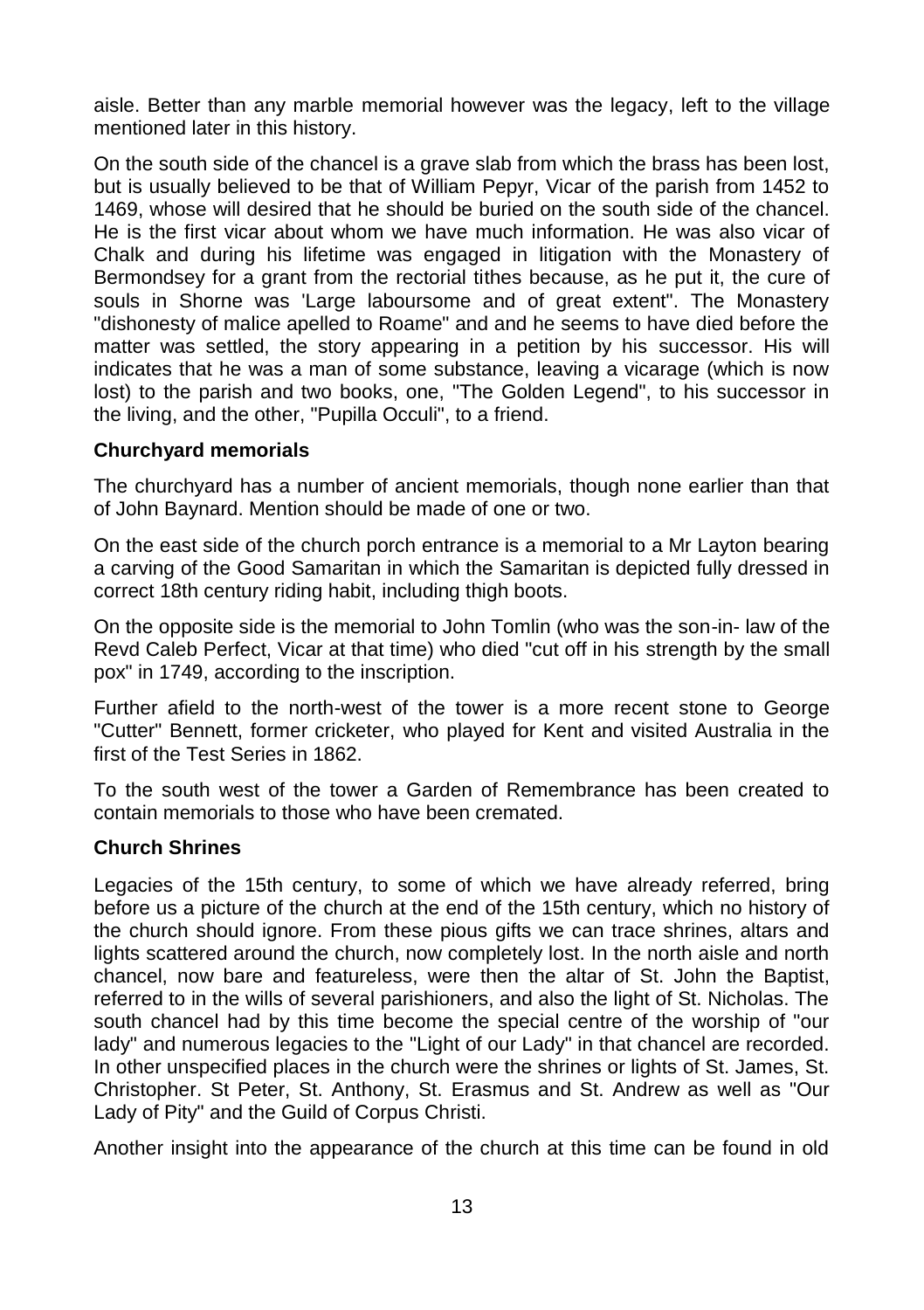leases of the Rectorial tithes, which amongst their many provisions required the lessee "as of old time", the leases say, " to find green rushes to be strewn in the church at the feast of Easter".

So with the painted "high rode loft" and the twinkling of lights at shrines and altars around the church we leave this period with the thought of colour and light, now all gone and hard indeed to imagine today.

## THE POST REFORMATION CHURCH

From the 16th century onwards, this history of the church is less concerned with the structure and more with the church in the life of the village, and its people.

#### **Parish Records**

The parish is one of the few in Kent which has registers commencing in 1538, and Shorne's registers begin only a few weeks after all parishes were ordered by Thomas Cromwell to commence such registers. These records of passing generations of villagers are supplemented by old churchwardens and overseers accounts, and many other parish documents covering the 17th, 18th and 19th centuries. All are now deposited for safety in the Rochester upon Medway Studies Centre. From these and from other private documents some of the history of the church and of the parish during those centuries can be traced.

Even in the 16th century life is faintly reflected by such entries as that in the Register of Burials in 15446 "Richard Stevens found slain at Geddes Hill foot", which reminds us that this "High old robbing place" was partly within the parish bounds.

#### **Charities**

Though there are many traces of pre-reformation charitable bequests to the parish, the only one which survived until modern times was the ten shilings a year paid by the lessees of the rectorial tithes under their leases, and this "Parsonage money", as it was called, in spite of many vicissitudes survived until the old parish charities were reorganised in the 20th century.

During the 17th century however, the parish was endowed with several charitable bequests which from thenceforth became the duty of the vicar and churchwardens to distribute, and so for the next three centuries a part of the history of the church.

The first was the foundation in 1599 of William Brooke, Lord Cobham, who converted the old chantry buildings behind Cobham Church into almshouses. Because of his extensive holdings in Shorne, the parish was allocated two vacancies in these almshouses, and our parish records show that the first two villagers to go there in 1599 were Elizabeth Morrice, a blind widow aged sixty, and Mother Carroll who was lame.

In 1618 Henry Adams, a wealthy member of the Cutlers Company, gave to the village "Where I was born", he says, a somewhat complicated legacy. He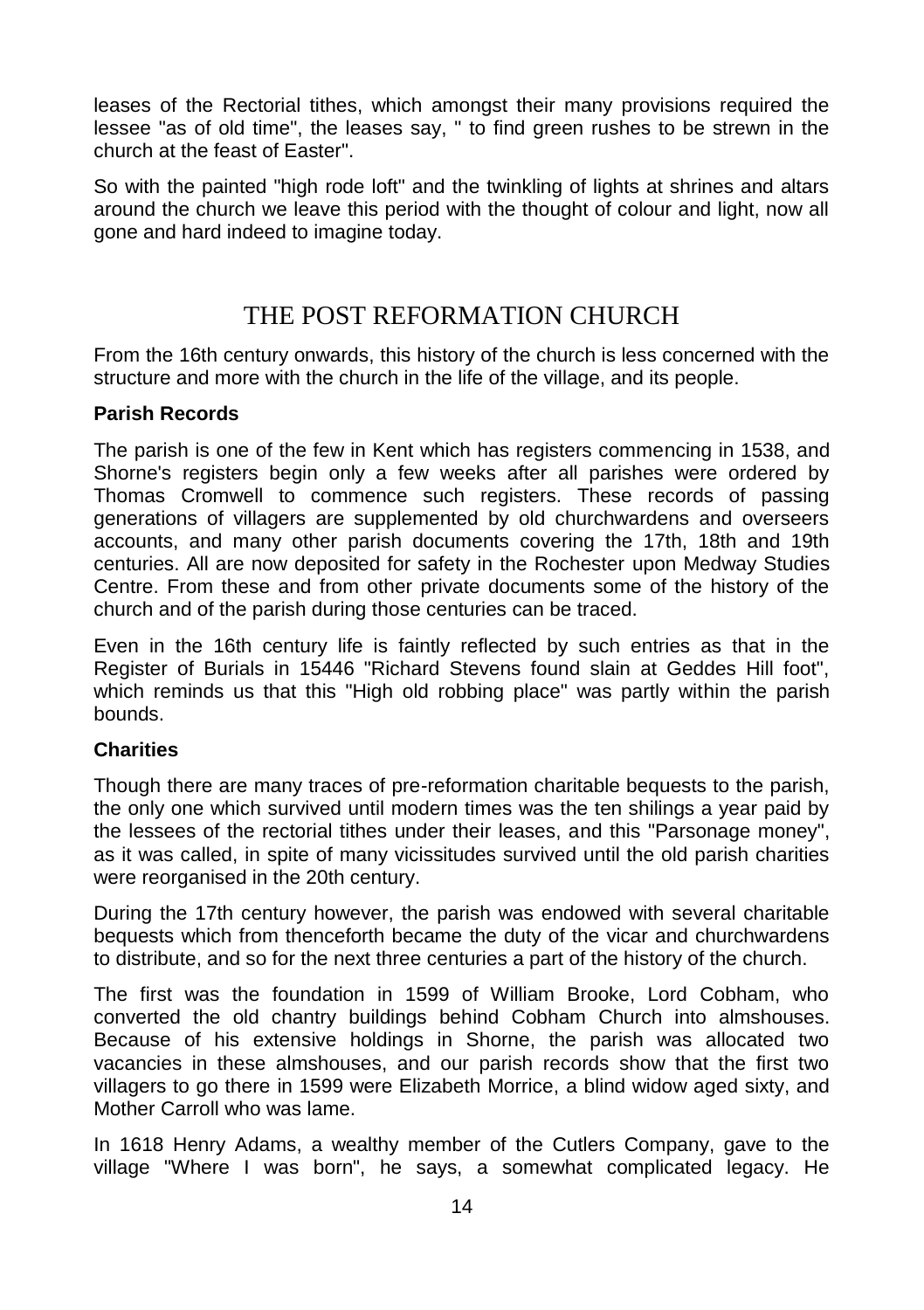bequeathed ten shillings a year to be paid to the man who should collect the whole legacy, ten shillings a year to be paid to a Godly preacher for a sermon on the anniversary of his death, and ten pounds a year to be distributed on the same anniversary amongst the oldest and poorest of the parish. He happened to die on the 29th June, St Peter's Day and so St. Peter's day and the payment of "Peter's Pence" as it was called in the village became an important event in the local church calendar. Then, to the tolling of the church bell, the poor would assemble at the church, listen to a Godly sermon, and receive their dole of a few shillings each at the church porch.

Not long afterwards in 1625 Richard Cheney, also of London, gave forty shillings a year to be distributed quarterly amongst the poor of the parish.

In 1645 Lady Eleanor Page, the widow of Sir William Page, died and by her will bequeathed the sum of £50 to be laid out in the purchase of land, the rents of which were to be used to apprentice poor children of the parish. This legacy did not have a smooth history. In the interruptions of the Civil War and the interregnum the gift seems to have been overlooked. Even after the Restoration the churchwardens had much difficulty with Lady Page's executor, and it was not until 1693 that the parish at last succeeded in extracting the sum of £45 from his estate. This was used to purchase a piece of land at Gads Hill, and the rents of the land were used for many years, despite some neglect by the overseers and churchwardens, to apprentice poor children. The charity still continues separately from the other reorganised charities of Shorne.

In the 18th century Mrs Elizabeth Gordon bequeathed a sum of money to be invested and the income used to provide bread and coal for the poor --- an early indication of the growing dislike amongst the more pious church people of mere money being given to the poor which they might spend on drink.

In 1816 the Revd Robert Gunsley Ayerst (the grand-son of the vicar in the time of Charles II) died, bequeathing to the parish a legacy of £1,000 for the establishment of a Sunday School in the church. The parish at once set about the foundation of a day school to "instruct the poor children, in the principles of the Church of England" using the income from the legacy to help pay the schoolmaster's salary.

#### **The Civil War**

A set of churchwardens accounts covering the period between 1630 and 1680 enable us to trace some of the events in the village during the years leading to the Civil War and the Commonwealth, of which one or two memorials remain in the church even today.

The earlier entries enable us to follow the Laudian changes in church furnishings. The churchwardens record the railing off of the east end of the sanctuary to receive the altar table. The Communion rail was erected in 1636 and the accounts record the fitting of wainscotting, no doubt as a background to the sanctuary. It is probable that this was the occasion when the string course and hood moulding around the aumbry were cut away. The altar rails and the wainscotting have all now gone, most of it removed in the restoration of 1875.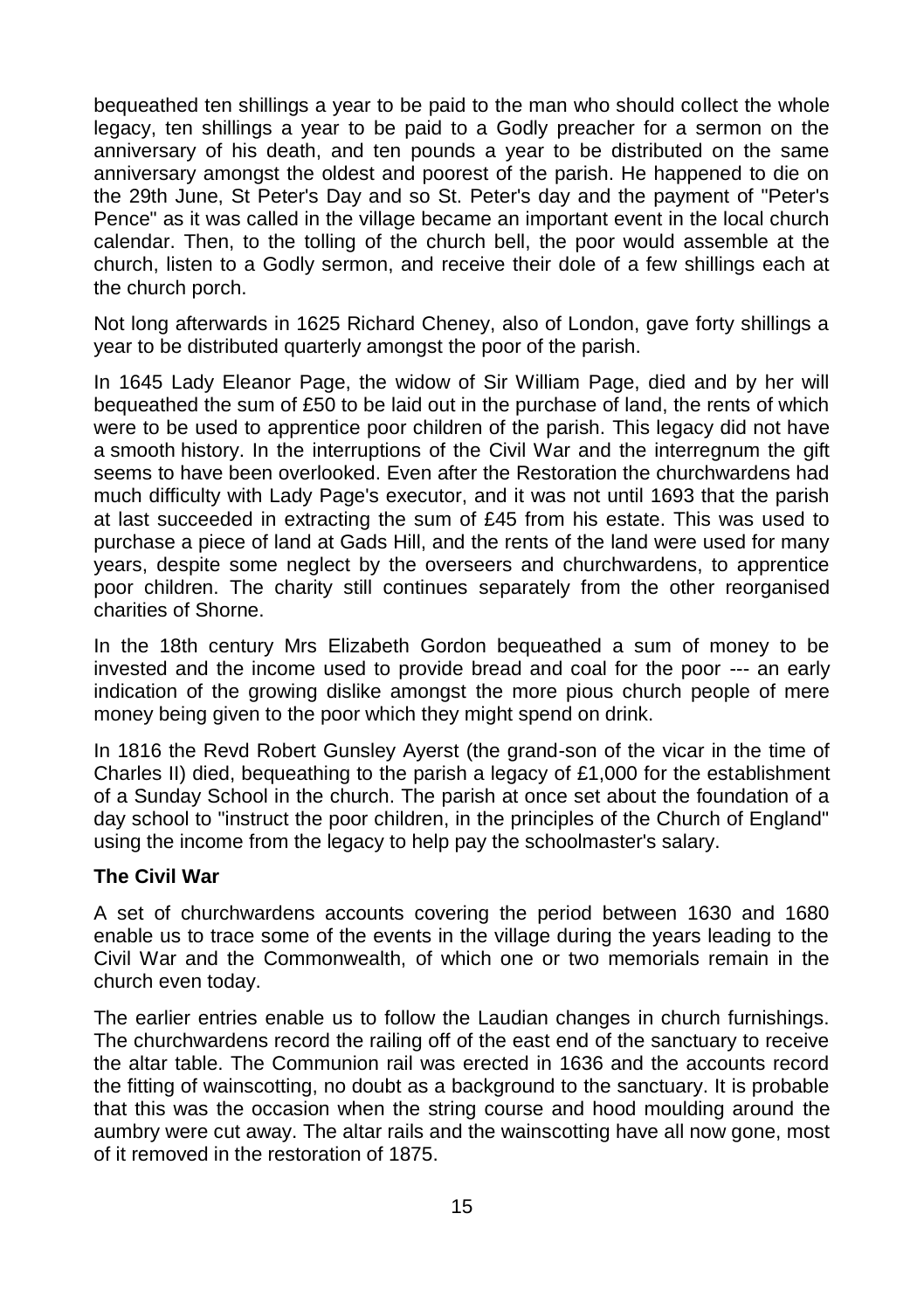This was the prelude to the Civil War. The vicar, the Revd, Richard Balam, who had been vicar since 1625, was ejected from the living by the County Committee in 1644, after the churchwardens record that he and they were "warned in before the comite". In the same year soldiers were billeted in the village, the cost being paid out of the church rate. It is tempting to suppose that it was during their stay that the old Rood screen disappeared. I have indeed been told by an old villager that his parents had told him "Cromwell's men" had pulled down the old screen and there is some indication in the accounts that the soldiers may well have been responsible for the complete absence of any ancient glass in the church. At any rate shortly after their stay the churchwardens paid £1/5/0d to the glazier for work about the windows and later accounts during the interregnum contain several other substantial payments for glazing at a time when little in the way of repairs was done to the church.

After his ejection the Revd. Richard Balam seems to have been absent from the village for a year or so, perhaps in custody, but he returned to Shorne by 1650 when he took a house on the Ridgeway and lived there quietly during the rest of the interregnum, taking no part in the activities of the vestry or the church. His place in the vestry, church and pulpit was taken by a succession of "Ministers", the Revd.Thomas Southall (who was ejected after having been cited before the Committee of Plundered Ministers to show why he did not serve his cure), the Revd. George Bludworth, the Revd. John Stacey and the Revd. John Barnes. When the Revd. Barnes died in 1657, no other "Minister" seems to have been appointed, and we may assume that the Revd. Richard Balam quietly resumed his cure of souls in the parish before the Restoration.

During the period of Puritan rule we find the churchwardens recording the repair of the whipping post and stocks, which stood by the churchyard gates.

The restoration of Charles II has its memorial in the church. In 1660 the churchwardens accounts record the "setting up of the King's arms at the cost of £1/10/0d. They had an unusual indication of the Royalist sentiment which accompanied its erection. The Royal motto is given as "Dieu est mon droit" or "God is my right" rather than the usual (and correct) "Dieu et mon droit" or "God and my right". The divine right of Kings was one of the matters over which the war was fought.

With the King's restoration the Revd. Richard Balam again took up his full duties, presiding at vestries and the like as he had done sixteen years before. He remained vicar until his death in 1670 and his career is an unusual example of a vicar returning to his ministry after a long period of puritan suspension.

#### **17th Century Church Repairs**

The long years of neglect under the puritan rule had left the church in a dilapidated condition. During the incumbency of the Revd. Thomas Ayerst, who succeeded the Revd. Balam, much restoration work was done to the church, and the churchwardens' accounts are a mine of information on the state of the church and the work done. It is from these accounts we learn the nave and north aisle were then roofed with wooden shingles. The Randall Chapel was in such a ruinous state that its roof had to be completely rebuilt, the work being done by two local men, Thomas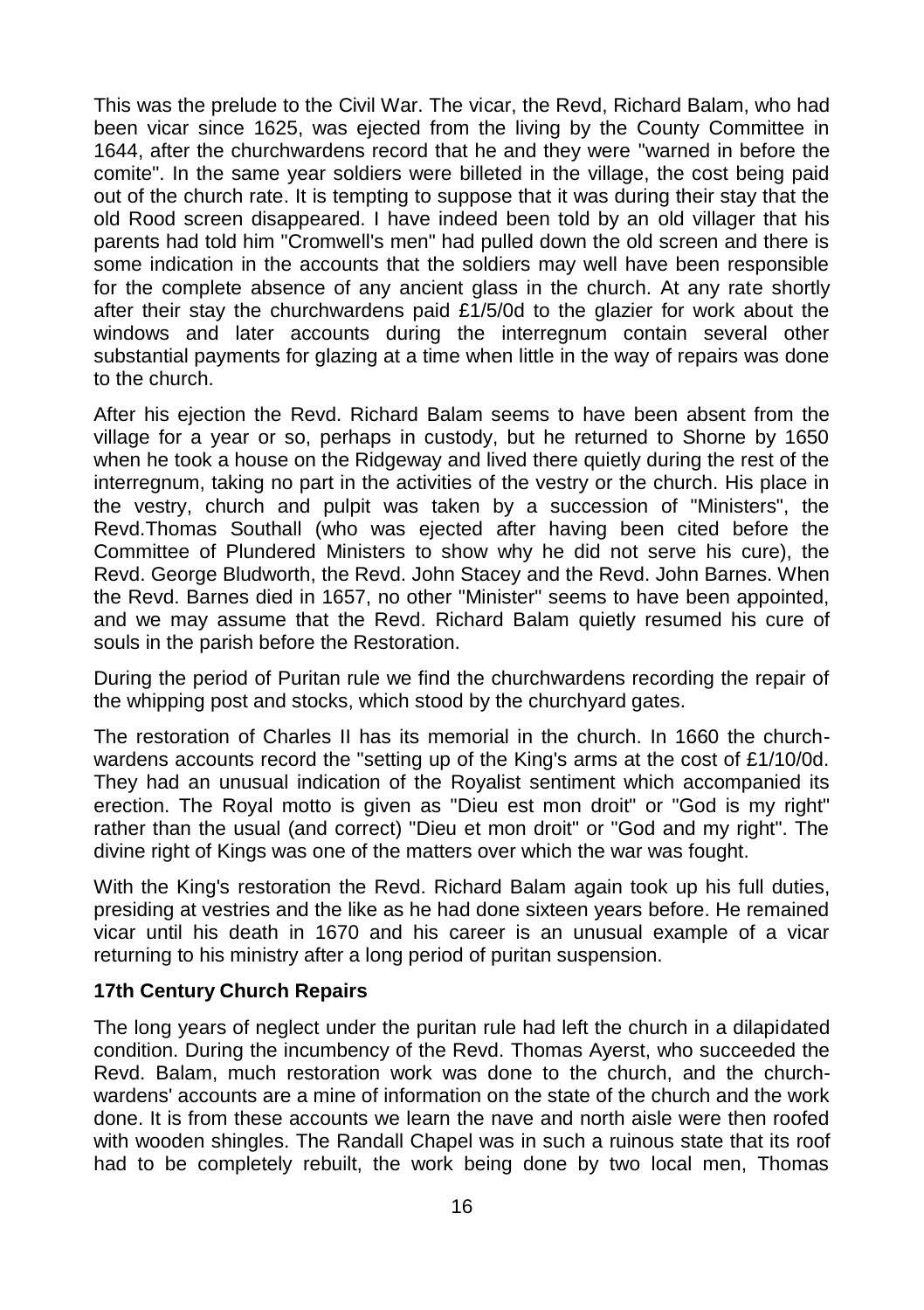Wellard and James Warren. Its old roof had been covered with shingles, But the new roof, according to the accounts, was covered with 13,400 clay tiles, the first to be used anywhere on the church roofs. The accounts also indicate that the ceiling over the nave was then in place, the accounts containing an entry for " making up" or repairing the doorway leading to the space above the plaster.

The accounts enable us to follow some of the incidents of the direct labour by which most of the work was done. A specially long ladder belonging to Cobham Hall was brought over from Luddesdown church where it had been last used, and on the journey long scaffold poles were picked up from Cobham Hall. The plumbers had a "Bushel and a half of coal to heat the plumber's iron". Widow Armstrong was paid 1/8d for "carrying water to the bricklayer" (we can imagine her jogging to and fro with her yoke and buckets from the village pump) whilst the whole work was urged merrily on by "Paid for beer for the plumber, carpenter and bricklayers 14/0d".

#### **An 18th Century Vicar and his Parish**

Much light is shed on the church and its people in the 18th century by the notes left by the Revd. Caleb Parfect, who was vicar from 1733 to 1770. During the summer months, he lived at the Old Vicarage, returning to the more civilised surroundings of Rochester every autumn. He carefully recorded the dates of his arrival and departure year by year in his tithe book. He described the vicarage as " one of the meanest and most minor cottages in the place" when he came to Shorne, but he seems to have liked it as his summer residence, and spent much money on repairing and improving it, though after noting one particularly heavy bill for repairs he adds a complaint in his tithe book " Beware of an old house as attended with an endless expense ".

From copies of letters he left, we learn of cricket being played on the field where Warren View now stands, and of the existence of a ruined water mill in Swillers Lane. We get an interesting insight into one aspect of village life when the then newly opened Billett Public House (now the Rose and Crown) fell vacant. One Little, a bricklayer, applied for the license. Little, however, was the possessor of a wife he had purchased from another man, a deed having been drawn up and signed and sealed securing the bargain. The vicar did not think that Little "and his bargain", as he so nicely puts it, should be allowed to have the license, and says so at much length in a letter to the licensing magistrates.

The churchyard figures in many of the comments and copy letters which Mr Parfect left in the registers and his tithe book. On one occasion he notes he had planted eight horse chestnut trees in the churchyard observing that as gentlemen planted trees to beautify their homes, "why should they not be made to grace in the best manner possible the way that goes up to the house of God". One or two of these chestnut trees still stand along the eastern boundary of the churchyard. A less pleasing aspect of the churchyard was the rubbish which accumulated there. He notes that "the people that belong to the neighbouring gardens should be desired not to throw their weeds and trumpery into the churchyard as a place very improper for dunghills to be made in ". On another occasion he writes to a churchwarden on the many cornplaints he had received about the churchyard being stocked with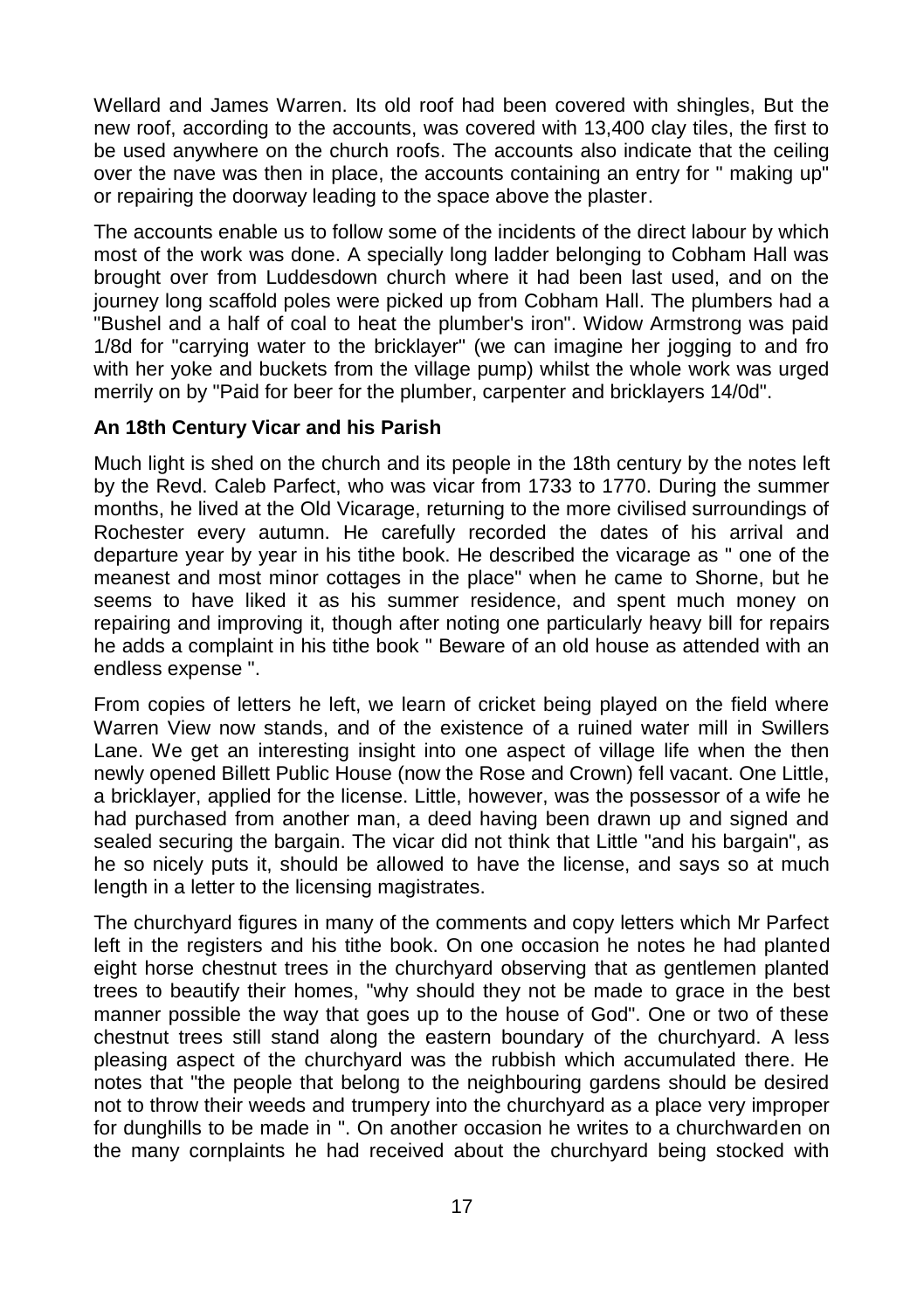"hogs", though he does not mention that he was taking two pounds a year from the owner of the hogs as rent for what he seems to have considered part of his glebe lands.

His notes suggest that the chancel of the church was very different in his day. There was a large rectorial pew in the chancel hung with curtains, and another pew known as the Green Farm pew also in the chancel over the Batty grave: a grave which is today just within the entrance to the chancel through the screen.

#### **Early Church Choirs and Music**

It was during the incumbency of the Revd Caleb Perfect that we have the first indication of a choir. In 1770 he mentions that a fund had been established to hire a teacher to teach young people to sing the psalms. He observes in his notes that "Playfords and no other" tunes were to be taught. Playfords "Whole book of Psalms" was first published in 1677, nearly a hundred years earlier, so Revd Perfect was clearly no innovator.

Church music was the subject of some controversy forty-five years later, when the Revd William Talbot Staines, the vicar at that time, tried to introduce some additional singing. By this time the singing was led by a small orchestra of twoclarinets, two bassoons and a bass viol which played in the gallery then standing across the weatern end of the nave. Friction had apparently been caused by the difficulty of finding anyone in the village who could play the bass viol, and when someone was introduced from outside the village there had been bickering and ill-feeling. So, when the Revd Staines tried to introduce additional anthems or psalms, some of the congretation got up and left the church in the middle of the service. The Bishop was consulted, and after condemning the "indecent and offensive" behaviour of those who had walked out of the church, he approved the employment of a choirmaster and a performer on the bass viol from outside the parish, and also certain of the additional musical items. Not long after this, however, the argument about the orcheatra was settled by the gift of a Barrel organ by Mrs Keating, who was a relative of the Ayerst family.

#### **The Church School**

The establishment of a school with the help of the Ayerst legacy (mentioned earlier under charities) introduced another element into the activities in the church. There is some suggestion in village tradition that there was already some sort of school in the parish which held classes in the Randall chapel, but with the aid of the legacy and the National Society a proper day school was established in the village in 1816, and its classroom was the Randall Chapel. Soon, upwards of a hundred children, boys and girls, from the village and surrounding villages, were attending the school. This continued in the Randall Chapel until 1872 when a proper school house was erected on Shorne Common. The stone with the date 1872 now in the Randall Chapel came from this school when it was demolished in 1974 and is retained as a momento of the period of nearly sixty years when parts of the church were used as a school. One old lady who remembered her early days in the old school classroom said that "Those old grave stones were mortal cold, they used to give us the ague". The children had their revenge. Such of the old grave slabs of the Randall Chapel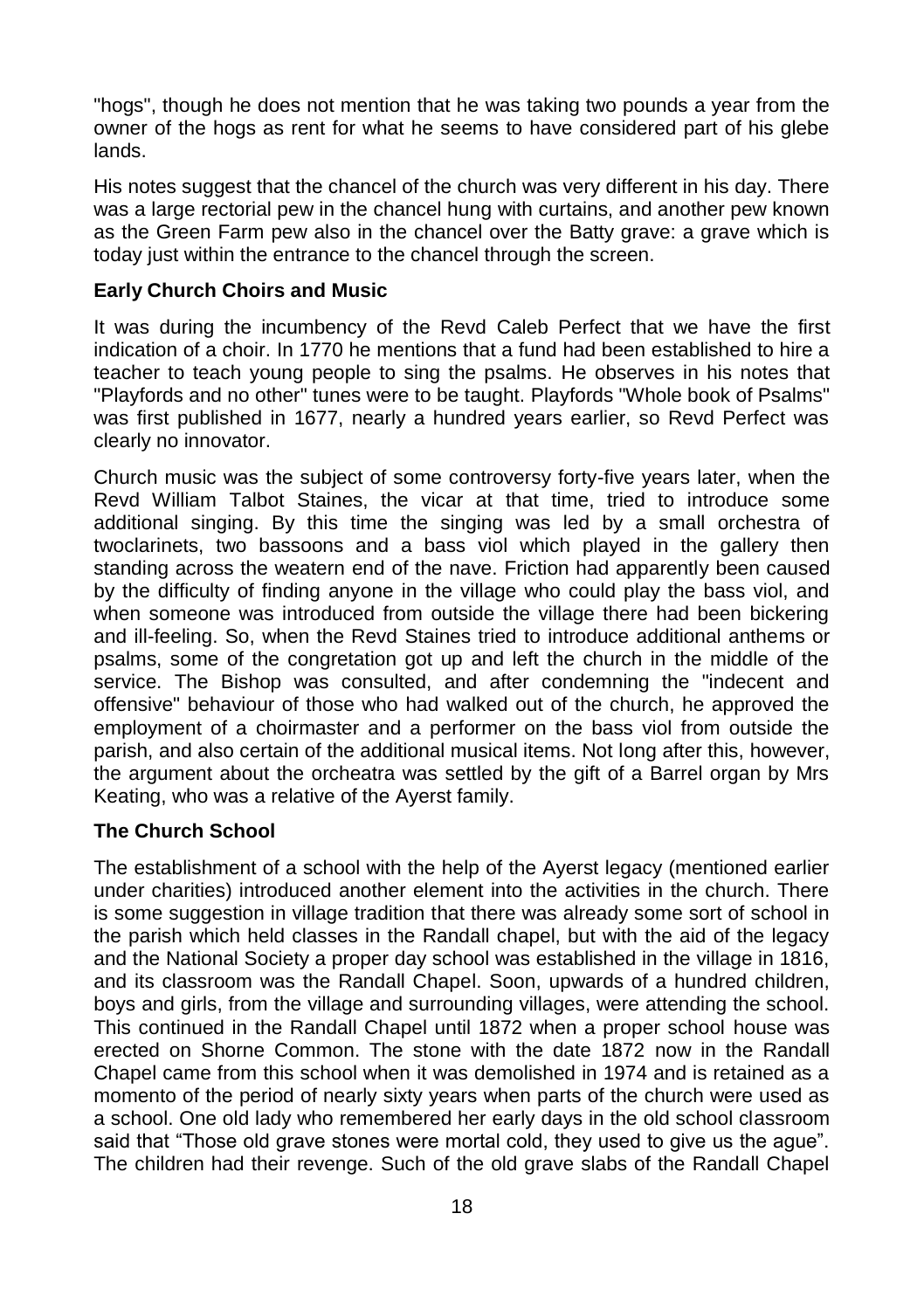

The Randall Chapel used as a schoolroom

as remain are worn smooth by generations of children's hobnail boots.

#### **The 19th century Church Restoration**

The interior of the church during the early 19th century must have been dim indeed. Dr Harris visiting the church at the end of the 18th century remarks that whitewash had been so liberally daubed about the place that both the font and the effigy of Sir Henry de Cobham "resembled blocks of chalk". During the time of the school the Randall Chapel was partitioned off from the chancel while the arch between the chapel and the south aisle was filled in with a matchboard screen with a door in the middle. The north chancel was also partitioned off ( thus saving the 15th century parclose screen ) and the chancel itself must have resembled a white-washed tunnel. The western end of the nave was blocked off from the tower arch by a gallery and a matchboarded screen between the gallery and the tower whilst the nave and the side aisles were filed with box pews dominated by a three-decker pulpit on the south eastern side of the nave. The only bright feature must have been the complete absence of any stained glass.

When the school was moved from the church to the new school house, the opportunity came for an extensive restoration of the building. This was preceded by an architect's report which has survived and which makes it clear that the Victorian restoration which followed was absolutely essential to preserve the church which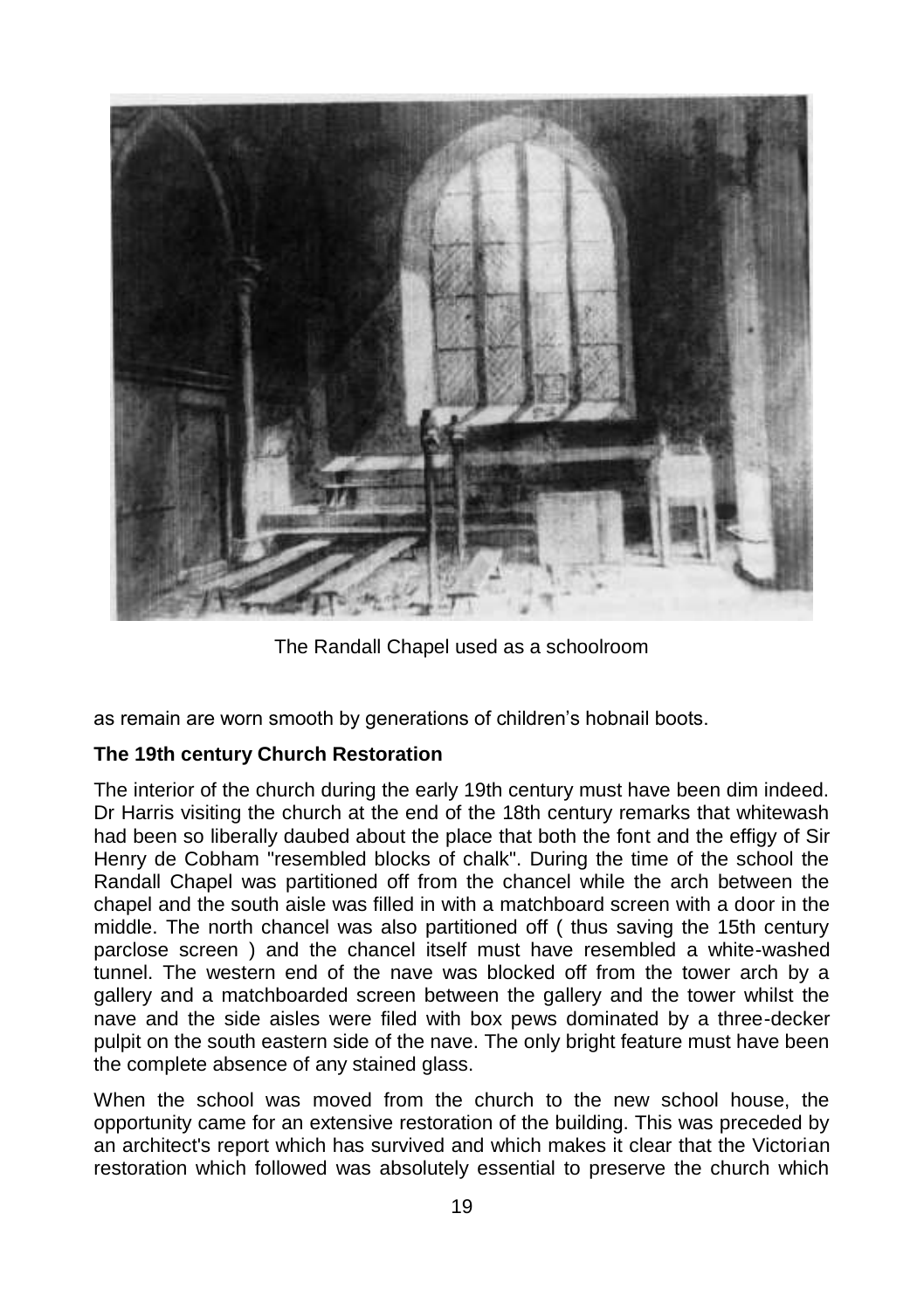we have today.

The report describes as "horrid" the eastern window of the south aisle, being described as a "modern wooden one without tracery". Likewise, the eastern window in the north aisle was mainly wood. It mentions the "hideous" roundheaded window in the north wall of the north chancel. A photograph of the church at this time survives showing that this window was in fact a fairly well proportioned Georgian window with a cement rendering round its outside edge, similar to many houses of the period in nearby towns. Again the architect refers to the "hideous" east window of the Randall chapel, which was constructed of brick with the date 1771 and the name of a churchwarden cut into the brickwork. The eastern wall of the Randall chapel was, he says, so patched with brick that he had thought at first it was a new wall extending the original length of the chapel. The south wall of the chapel was propped up by three enormous brick buttresses, and a fire-place and chimney had been introduced into the chapel for the benefit of the school. The only provision for heating in the church itself was a poor stove with a flue pipe going straight up through the nave ceiling, which, from the plan of the church which he prepared, appears to have stood by the crossing in the middle of the nave. Another feature to which he refers is the "vast expanse" of flat plaster ceiling over the nave which he considered "not ecclesiastical". He seems to have realised, however, that it was old and a necessary part of the church interior, so he suggested it should be improved by adding moulded strips to divide the ceiling into panels, as has since been done.

Outside the church he found matters little better. The stonework was patched with brick in many places and the buttresses were in decay, their cappings being either zinc or tin, instead of stone.

On his recommendation the old Randall chapel, which he describes as "huge" ( it was indeed wider than the south aisle ) was rebuilt on a reduced scale. The gallery and partition of the tower was removed, likewise the "horrid" windows were replaced by new stone windows of respectable Victorian gothic, whilst another window was cut into the centre of the south aisle wall. The box pews and the pulpit were swept away and the present pews and pulpit provided. The half-wall which had half filled the western arch of the north arcade of the nave was pulled down and the present Bath stone section fitted into this arch. The exterior of the church was extensively repaired in stone, the tin and zinc cappings replaced with stone. Indeed when the work was done, the whole exterior probably looked more like it was in medieval times than it had done for centuries. An embellishment of dubious value was the construction of stone parapets to the flat roof of the south aisle and of the north chancel.

It is to be regretted that the floor was ripped up and relaid with Victorian tiles. It had formerly consisted of bricks with many grave slabs. Most of the slabs have disappeared and it is an interesting problem where the many stones in the north and south aisles and the nave indicated by the architect's plan of the old church, have gone. When the floor of the Randall chapel was repaired recently, the ends of three slabs were to be seen under the existing tiled floor, but could not be further investigated. This suggests that the old stones were simply pulled out of the floor of the aisle and buried under the pews. They could not have been easy to dispose of,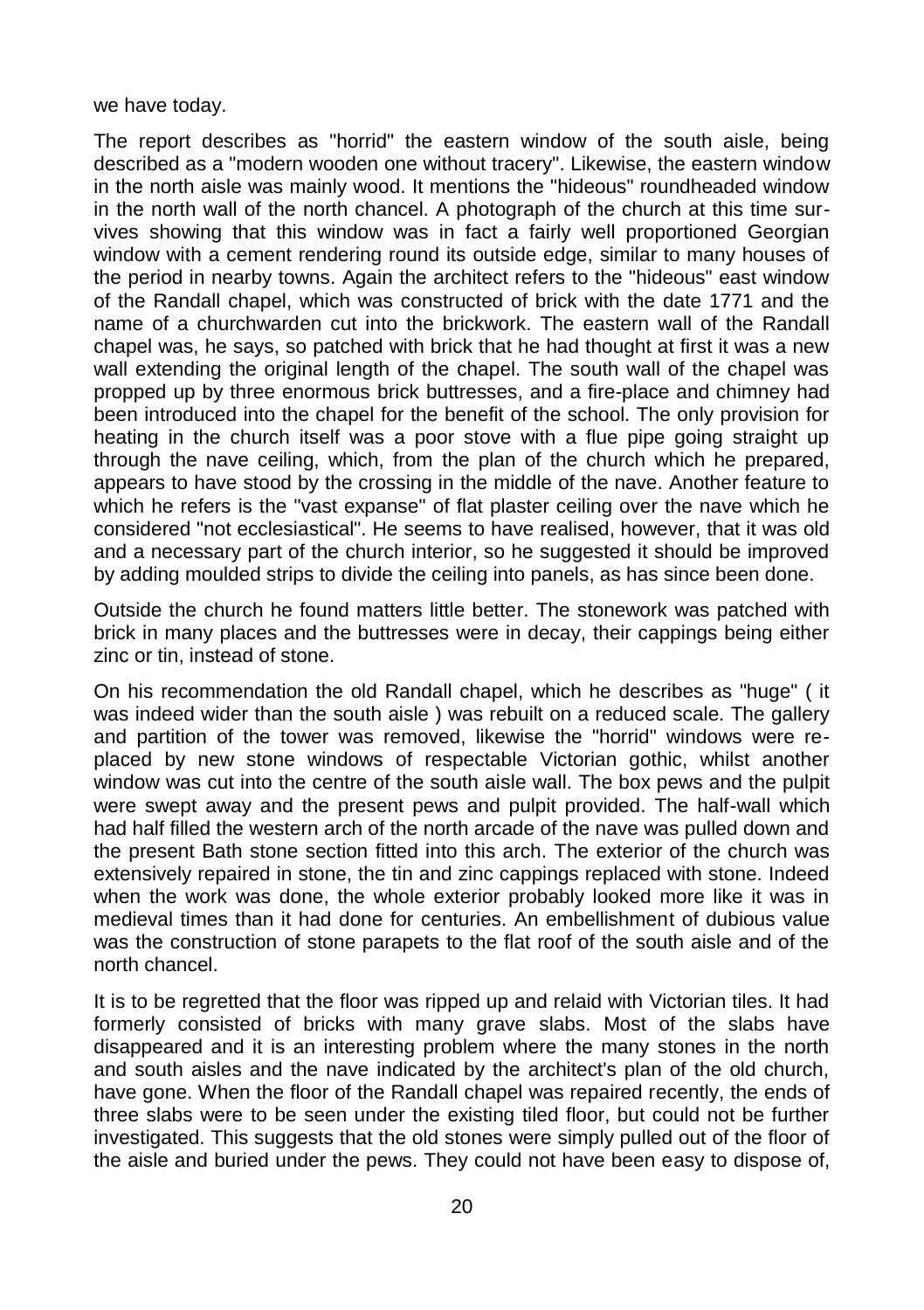and it is hard to understand why they were ever moved.

There were also many minor changes to the church appearance. The walls were plastered in such a manner that much of the original stone construction is now obscured. For instance, the chancel arch where the plastering conceals the junction between the older dog-tooth stonework and the upper quite different style of stonework.

All this was done at a reputed cost of over £3,000. Lord Darnley provided the new pews and made a generous contribution towards the reconstruction of the Randall chapel, acknowledging his responsibility as Lord of the Manor of Randall, though the manor by this time was only an antiquarian fancy. The Duke of Richmond had totally failed in his duty in this respect when the chapel had been extensively restored in 1675.

The restoration took place during the incumbency of the Revd. Jacob Marsham. He was notable as being the longest serving vicar of the parish, having been vicar from 1837 to 1889. The main work of fund-raising and organising the restoration however, fell to the Revd. Tufnell Samuel Barrett, a member of the family which had lived at Court Lodge since the beginning of the century. As the local squire and a J.P., the Revd. Barrett could hardly be called the curate, but as assistant to the aging vicar he seems to have done most of the management of the work,

#### **Later changes in the church.**

The Revd. Marsham was succeeded by the Revd. Canon Alfred Lloyd Coates, under whose leadership several other embellishments to the church were made. He was vicar during the time of the Boer War, and the service in the army and death in action of Mr. Rusland Barrett, son of the Revd. Barrett, and the churchwarden, led to a scatter of memorials around the church.

Until this time the church had only one stained glass window, that in the west window of the south aisle, which had been installed a few years before. The death of Mr Rusland Barrett produced two windows in the south aisle, one by his friends in the hunting and horse riding world and the other from parishioners. More important from the point of view of the church's internal appearance however, there was sufficient money left over from the subscriptions for the window, for the Revd Coates to put in hand what was apparently one of his dearest wishes -- the reconstruction of the old chancel screen.

As has been previously noted, the old screen, painted and edified by the 15th century bequests had disappeared, but the small portion of it which had been discovered when the old pulpit and pews had been removed in 1875 had been stored in the vestry. Canon Coates used the balance of subscriptions to begin the new screen using the surviving panels from the old screen. The fund however, even after attempts to raise more money, was insufficient to complete the work and thus it was not until Lacy Solomon, a member of a large family of local farmers, provided the rest of the funds that the screen was completed as a memorial to Lacy Solomon's wife and family.

During the first twenty years of the twentieth century many stained glass windows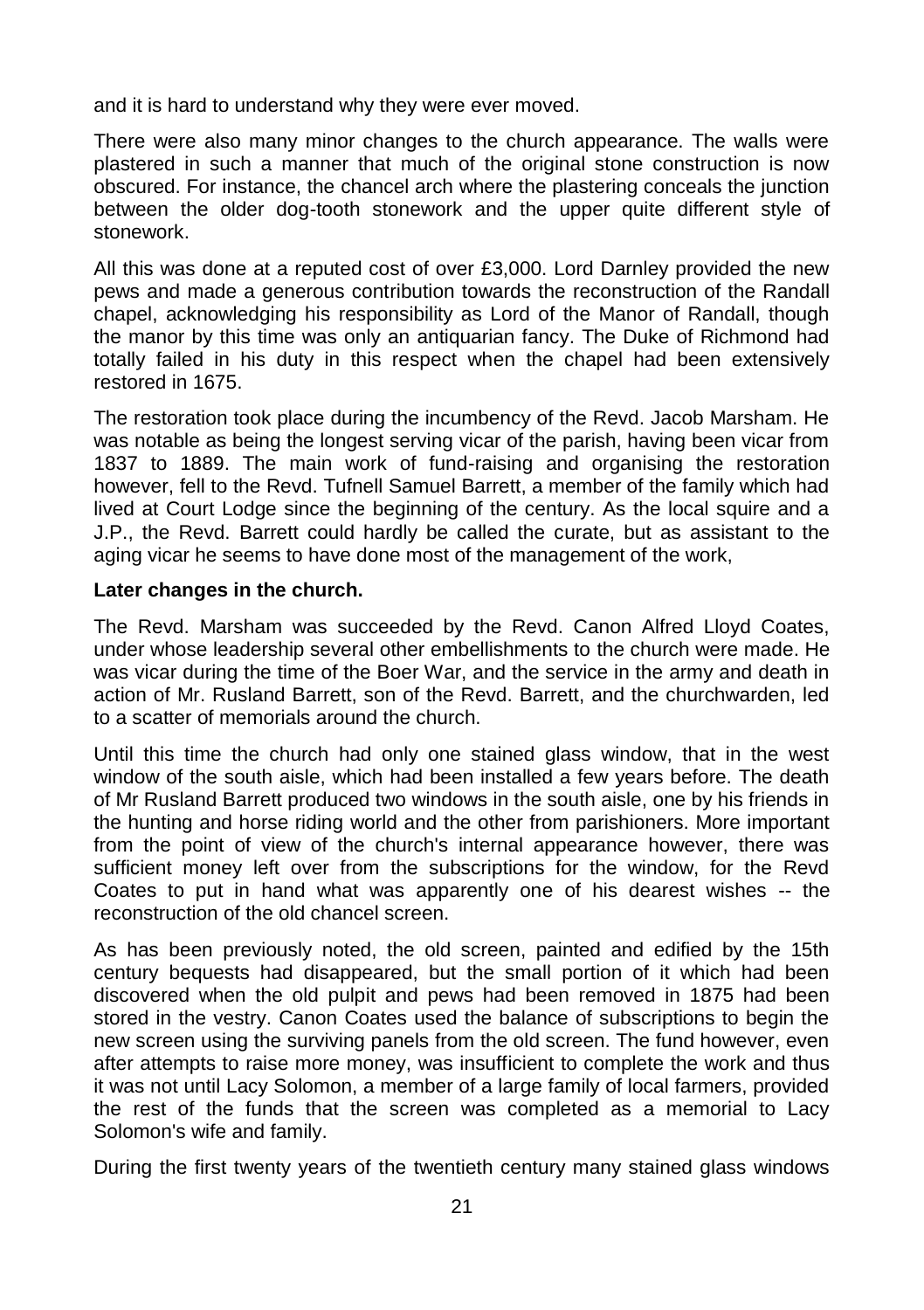were installed as memorials to various villagers. All have inscriptions stating who they commemorate, The east window in the chancel is certainly the largest and probably (according to taste) the best, but the western window in the north aisle is worth a further comment for its human interest. In memory of Adelaide Hallward it was designed and erected by her husband who for some years carried on the business of maker of stained glass at Woodlands in Woodlands Lane on the Ridgeway, where even today lumps of stained glass from his kilns are found. The window is in a Preraphaelite style, very different from others in the church, and the angel is said by village tradition to be the likeness of a village child the living near Woodlands, who served as a model.

In 1936 it was found that the roof timbers of the north aisle were badly affected by rot and the death watch beetle, and as a result the northern side of the roof over the nave and north aisle was stripped and the woodwork renewed, as can be seen in the main timbers now exposed in the north aisle, The occasion is marked by the date 1936 in the plaster on the north wail of the aisle.

During the years between the restoration and the present day the heating and lighting of the church have been a constant pre-occupation. The surveyor who reported on the church before the restoration suggested a hot-air system, based on a furnace in the rebuilt Randall chapel, with flues under the floor to various vents around the church. The ducts were laid under the floor and still remain with one or two perforated iron plates in the floor. Perhaps this was the reason for the removal of the old grave slabs. According to village tradition the floor of the Randall chapel was dug out for the furnace (some say that Sir Henry de Cobham and his descendants were unceremoniously removed to some unmarked spot in the churchyard) but the furnace was either never completed or was so inefficient that it was quickly filled in again leaving the older idea of stoves to be revived. Three stoves, one in the north chancel near the organ, the second in the Randall Chapel, and the third ( a curious double affair ) stood in the south west corner of the nave. These filled the church with coke fumes each weekend during the winter and raised the temperature by a few degrees. In the post 1939-1945 War period, these stoves were becoming decrepit, and the difficulty of finding a verger whose principal job in the past had been the stoking of the stoves, led to the installation of radiant heat electric heaters around the nave, which again were not entirely satisfactory. Finally during the incumbency of the Revd. Glenn Taylor the present central heating system was installed.

The lighting of the church was likewise a constant problem. The earliest form of lighting was the oil lamp, and one picture of the church at the end of the 19th century shows an oil lamp suspended in the centre of the nave and another in the south aisle. There are hooks in the beams in both the nave and the south aisle suggesting that the single lamps shown in the photograph were not the only ones in use. Probably the habit of holding the evening services earlier during the winter months and the clear glass windows before the stained glass intervened to strain the eyes of parishioners, helped to brighten services.

During the early days of the 20th century an attempt was made to light the church with gas. The gas was supplied from a petroleum gasification system, which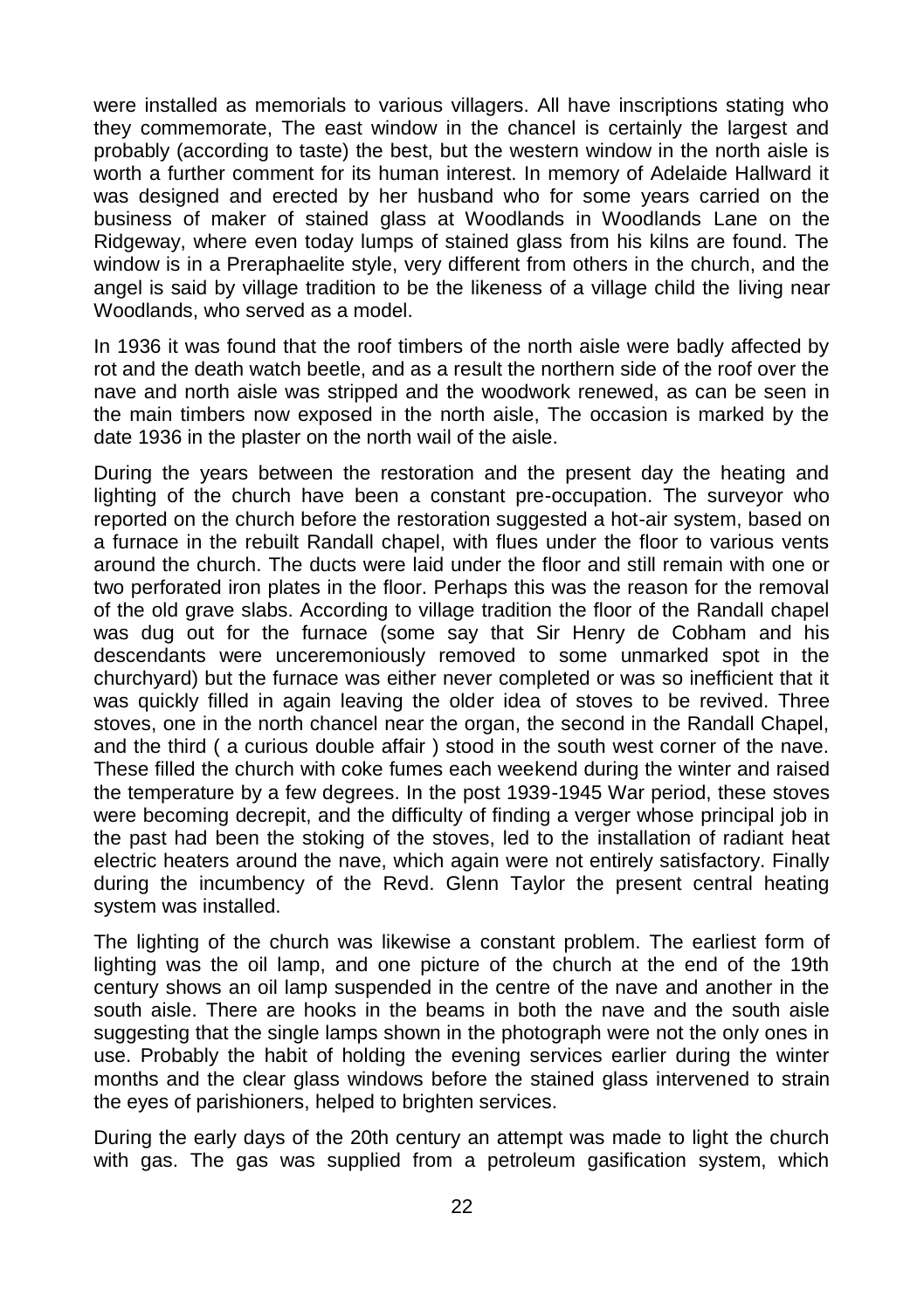depended on its own storage tank. Parts of the gas piping used by this system still remain here and there in the church where it was too much trouble to remove it when the system was replaced by electricity, installed as a memorial to his brother by Louis Vine, a churchwarden in 1934. This lighting was modernised in 1965 by the present system.

Other improvements have followed. The church organ, which was installed in the 1880's to replace the barrel organ given by Mrs Keating (see page 20), was completely overhauled in 1985. In 1984 loudspeakers were fitted in the church and these were upgraded to a full sound system in 1992.

Also in 1992 the vestry in the north chancel was re-furbished and modernised. This was accompanied by the installation of a toilet to the rear of the organ. In 1993 the pews were removed from the Randall chapel creating a useful and adaptable space within the church.

The passing years have made their marks on this ancient building but restoration, sometimes costly, has kept it wind and water tight while in each generation wardens and congregations have maintained this centre of village life and worship for almost a thousand years, passing on their heritage to future generations.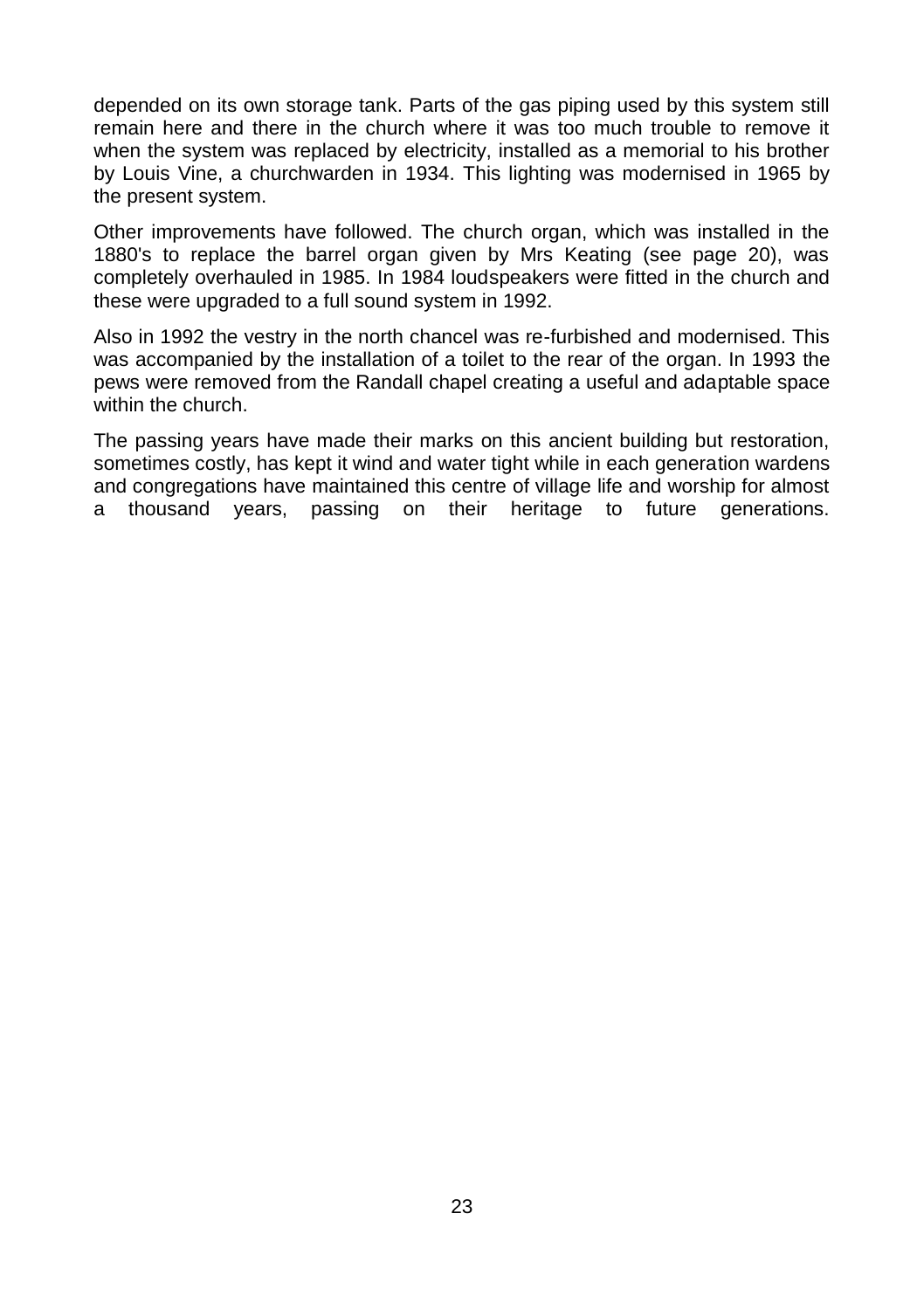## VICARS OF THE PARISH

No history of a church is complete without a list of the vicars who have, over many centuries, held the cure of souls in the parish. The list which is appended is mainly based on Fielding's "Records of Rochester Diocese" which is the most complete list published, but one or two other names have been added from other sources. Likewise, though the details about the priests contained in his list are supplemented by notes in the margin of the list, some of the activities of vicars during the centuries have been referred to in the history of which list forms a part.

| 1132 | <b>TURSTIN</b>             | Mentioned as chaplain to Henry 1<br>with rights in the church at Shone.                                            |
|------|----------------------------|--------------------------------------------------------------------------------------------------------------------|
| 1220 | <b>THOMAS</b>              |                                                                                                                    |
| 1268 | <b>ROBERT</b>              | Recorded as vicar of Shone in the<br>Close Rolls as being indebted to<br>"Master Jacob son of Mosseus the<br>Jew". |
| 1274 | <b>NICHOLAS</b>            |                                                                                                                    |
| 1313 | <b>EDMUND NENED</b>        |                                                                                                                    |
| 1317 | JOHN DE WYGENOR            |                                                                                                                    |
|      | <b>JOHN USTAM</b>          |                                                                                                                    |
| 1322 | <b>MICHAEL DE PANTON</b>   |                                                                                                                    |
|      | JOHN DE EYE                |                                                                                                                    |
| 1348 | <b>JOHN DE KINGSTON</b>    |                                                                                                                    |
| 1349 | <b>WILLIAM HEMMINGFORD</b> |                                                                                                                    |
|      | <b>JOHN TYCHMARSHE</b>     |                                                                                                                    |
| 1363 | JOHN SATCOMBE DE ETON      |                                                                                                                    |
|      | <b>RICHARD BREMESGROVE</b> |                                                                                                                    |
| 1390 | ROBERT COBHAM              |                                                                                                                    |
| 1395 | <b>WILLIAM CLAYPOLL</b>    |                                                                                                                    |
| 1396 | <b>ROBERT FYLLE</b>        |                                                                                                                    |
| 1398 | ELIAS POPLEY               |                                                                                                                    |
| 1401 | ROBERT COTYNHAM            |                                                                                                                    |
| 1403 | <b>WILLIAM COUPE</b>       |                                                                                                                    |
|      | <b>JAMES READ</b>          |                                                                                                                    |
| 1421 | <b>RICHARD FFRENCH</b>     |                                                                                                                    |
| 1422 | JOHN GRENHALLE             |                                                                                                                    |
| 1423 | <b>THOMAS MARKHAM</b>      |                                                                                                                    |
| 1442 | <b>THOMAS FENNER</b>       |                                                                                                                    |
| 1443 | <b>JOHN DE TROTT</b>       |                                                                                                                    |
| 1449 | ROBERT EGERTON             |                                                                                                                    |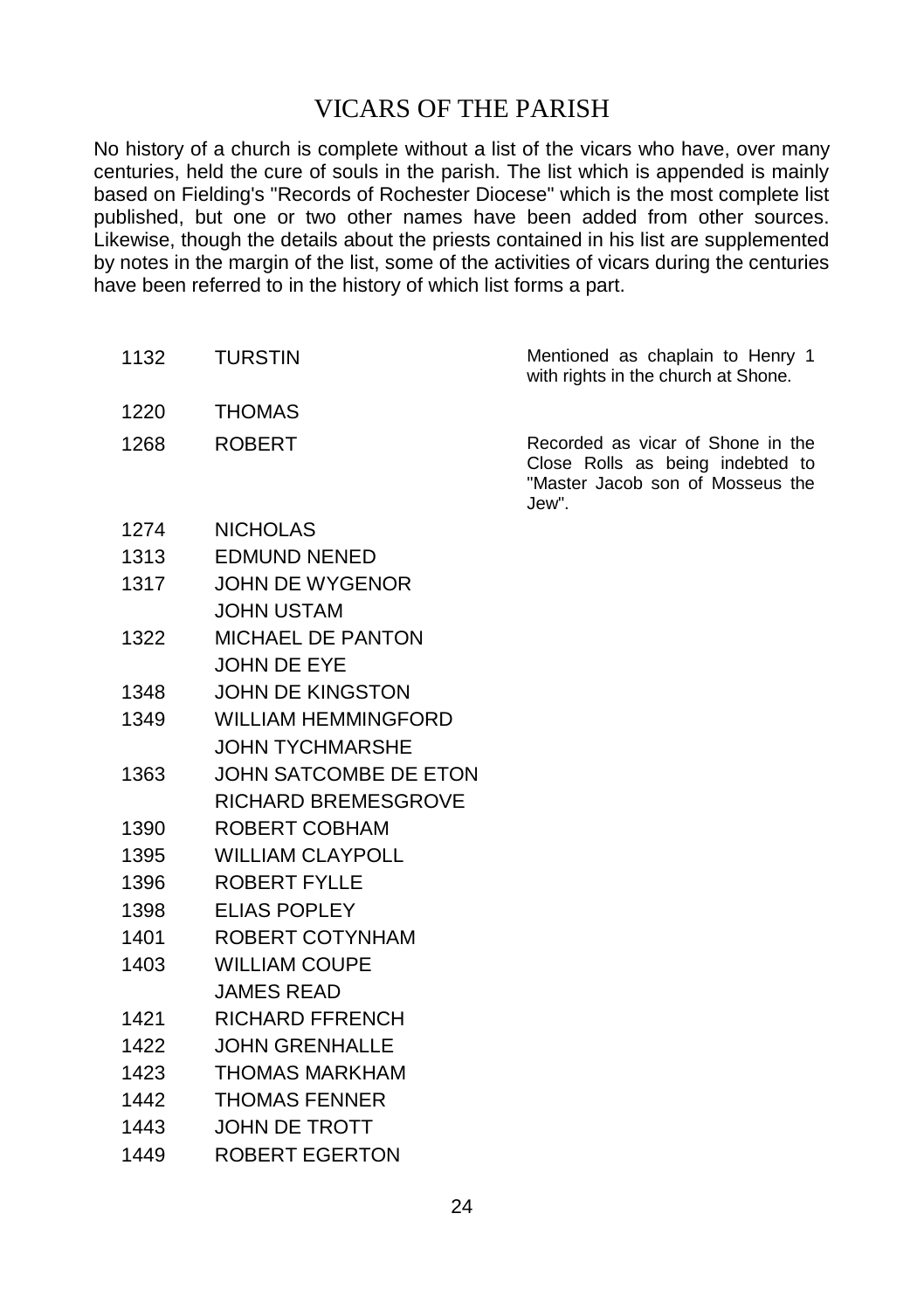| 1783         | <b>HENRY JONES</b>                                     | Minor<br>Canon<br>of<br>Rochester<br>Cathedral, buried in Cathedral     |
|--------------|--------------------------------------------------------|-------------------------------------------------------------------------|
|              |                                                        |                                                                         |
| 1770<br>1777 | PETER PINNELL                                          |                                                                         |
| 1733         | CALEB PARFECT (see pages 19 and 20)<br><b>JOHN LAW</b> | Also Archdeacon of Rochester.                                           |
| 1719         | TOBIAS CLIFTON SWINDON                                 |                                                                         |
| 1688         | TOBIAS SWINDON                                         |                                                                         |
| 1670         | THOMAS AYERST (see pages 13 and 18)                    |                                                                         |
| 1655         | <b>JOHN BARNES</b>                                     | Intruded Puritan Minister, Died 1657                                    |
| 1653         | <b>JOHN STACEY</b>                                     |                                                                         |
|              |                                                        | Intruded Puritan Minister.                                              |
| 1645         | <b>GEORGE BLUDWORTH</b>                                | his own County Committee in 1646.<br>Intruded Puritan Minister.         |
| 1644         | THOMAS SOUTHALL                                        | Intruded Puritan Minister, ejected by                                   |
| 1625         | RICHARD BALAM (see<br>page<br>18)                      |                                                                         |
| 1617         | <b>WILLIAM FRANKLYN</b>                                |                                                                         |
| 1605         | EDMUND BALAM                                           |                                                                         |
| 1592         | <b>GEORGE HAMMON</b>                                   |                                                                         |
| 1578         | EDWARD WEBBE                                           |                                                                         |
| 1575         | <b>WALTER HAYTE OF HAIT</b>                            |                                                                         |
| 1567         | JOHN RIDDESDALE                                        |                                                                         |
| 1545         | JOHN COSYN                                             |                                                                         |
| 1544         | NICHOLAS SHYPTON                                       |                                                                         |
|              |                                                        | Registers.                                                              |
| 1536         | JOHN ROSSE                                             | The first vicar to use the Registers,<br>whose death is recorded in the |
| 1528         | THOMAS ELLYS (see page 14)                             |                                                                         |
| 1528         | JOHN GRIFFITH alias GITTON                             |                                                                         |
| 1515         | ROBERT WHITTINGHAM                                     |                                                                         |
|              |                                                        | Page.                                                                   |
|              |                                                        | old vicarage bequeathed by Thomas                                       |
| 1468<br>1493 | JOHN PEGION<br><b>THOMAS ELYS</b>                      | Mentioned as the first resident at the                                  |
| 1452         | WILLIAM PEPYR (See page 14)                            |                                                                         |
|              |                                                        |                                                                         |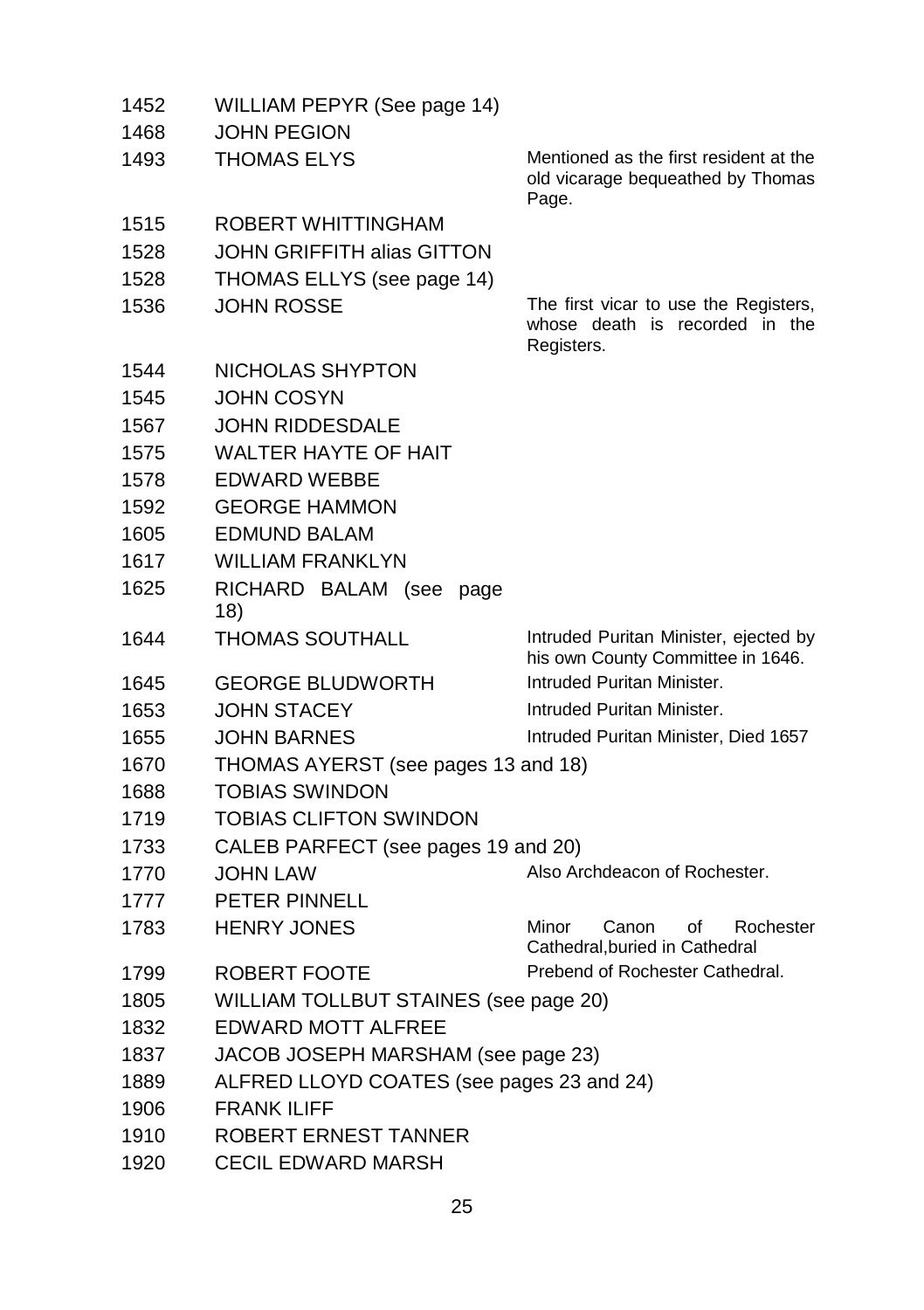- ERNEST JAMES PALMER
- CLAUDE WILFRED GOOD
- MALCOLM GEORGE GLENN TAYLOR
- J. ANTHONY RANDALL
- DENNIS RUNCORN
- BRIAN FORTNUM
- PAUL LONGBOTTOM
- GLYN ACKERLEY